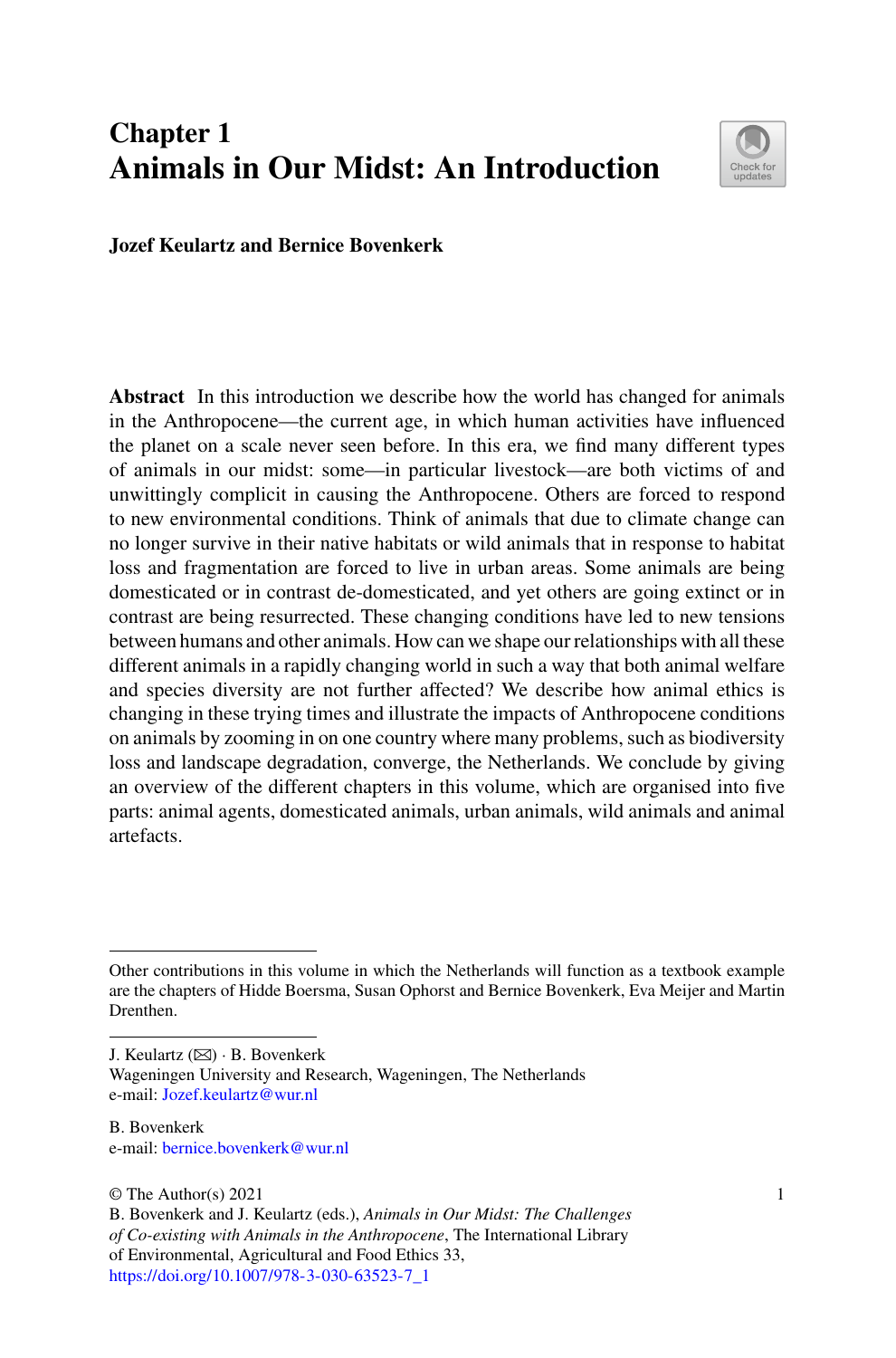## **1.1 Introduction**

As we are preparing this book for the publication, the world is in the grips of Covid-19, the corona virus. Scientists have traced the virus back to bats and some argue that the bats become particularly infectious when they are stressed. This stress is caused amongst other things by waking them up prematurely from their hibernation or by keeping them in captivity.<sup>[1](#page-1-0)</sup> This virus does not only have implications for humans, but also for other animals. Some have also been infected, most famously a tiger in the Bronx zoo in New York.<sup>[2](#page-1-1)</sup> Others are being used as animal models in medical experiments to find a vaccine for Covid-19. In a number of European countries, infections of mink have been met by a massive culling of all animals on mink farms in order to prevent them becoming a reservoir for COVID-19. This was done after a comparison of viral DNA that suggested that mink had infected a small number of employees (Oreshkova et al. [2020\)](#page-23-0). In the Netherlands, the corona crisis has led to a debate, spurred on by the Party for the Animals, about the intensive way in which production animals are kept, with virologists stating that the Netherlands is 'full of potential hosts that can transmit a virus'.[3](#page-1-2) Globalization has certainly been a driver of the massive outbreak of this disease, and as we will argue in the introduction has had major implications for animals and for the human-animal relationship.

In the (Australian) summer of 2019/2020, large parts of Australia are on fire. So far, the devastating bushfires killed 26 people and over a billion animals.<sup>4</sup> In particular one of Australia's main symbolic animal species, the koala, is hit hard by the fires, as its strategy is to move further up the tree in case of danger. With the fires still blazing, the Australian government is denying its own contribution to climate change and downplaying the link between climate change and the bush fires.<sup>5</sup> Australia ranked last in the Climate Change Performance Index out of the 57 countries that are responsible for the lion's share of greenhouse gas emissions.<sup>6</sup>

In 2015, a dentist from Minnesota killed famous lion Cecil just outside of Hwange National Park in Zimbabwe. The hunt was legal, but nevertheless caused a public outcry against trophy hunting.<sup>7</sup> This case raises difficult ethical questions, such as 'should we allow trophy hunting and even support game farms in order to raise revenue for wildlife conservation?' It also sheds interesting light on the changing

<span id="page-1-1"></span><span id="page-1-0"></span>[<sup>1</sup>https://www.nrc.nl/nieuws/2020/02/07/het-spoor-van-corona-leidt-naar-een-gestreste-vleermuis](https://www.nrc.nl/nieuws/2020/02/07/het-spoor-van-corona-leidt-naar-een-gestreste-vleermuis-a3989708)a3989708.

<span id="page-1-2"></span>[<sup>2</sup>https://www.theguardian.com/world/2020/apr/06/bronx-zoo-tiger-tests-positive-for-coronavirus.](https://www.theguardian.com/world/2020/apr/06/bronx-zoo-tiger-tests-positive-for-coronavirus) [3https://www.ad.nl/binnenland/viroloog-nederland-is-vol-met-gastheren-die-een-virus-over-kun](https://www.ad.nl/binnenland/viroloog-nederland-is-vol-met-gastheren-die-een-virus-over-kunnen-dragen-br%7eafbc59f5/) nen-dragen-br~afbc59f5/.

<span id="page-1-4"></span><span id="page-1-3"></span>[<sup>4</sup>https://aeon.co/essays/we-cant-stand-by-as-animals-suffer-and-die-in-their-billions.](https://aeon.co/essays/we-cant-stand-by-as-animals-suffer-and-die-in-their-billions)

<span id="page-1-5"></span>[<sup>5</sup>https://www.vox.com/world/2020/1/8/21051756/australia-fires-climate-change-coal-politics.](https://www.vox.com/world/2020/1/8/21051756/australia-fires-climate-change-coal-politics)

<span id="page-1-6"></span>[<sup>6</sup>https://newclimate.org/wp-content/uploads/2019/12/CCPI-2020-Results\\_Web\\_Version.pdf.](https://newclimate.org/wp-content/uploads/2019/12/CCPI-2020-Results_Web_Version.pdf)

[<sup>7</sup>https://wildlife.org/survey-shows-u-s-citizens-increasingly-humanize-animals/?fbclid=IwAR30](https://wildlife.org/survey-shows-u-s-citizens-increasingly-humanize-animals/%3ffbclid%e2%80%89%3d%e2%80%89IwAR30Dxvy7q-B5Q_cxGrh9j-1eINgQWML4hLO9DjYKl7e3YwYui6H40qP69E) Dxvy7q-B5Q\_cxGrh9j-1eINgQWML4hLO9DjYKl7e3YwYui6H40qP69E.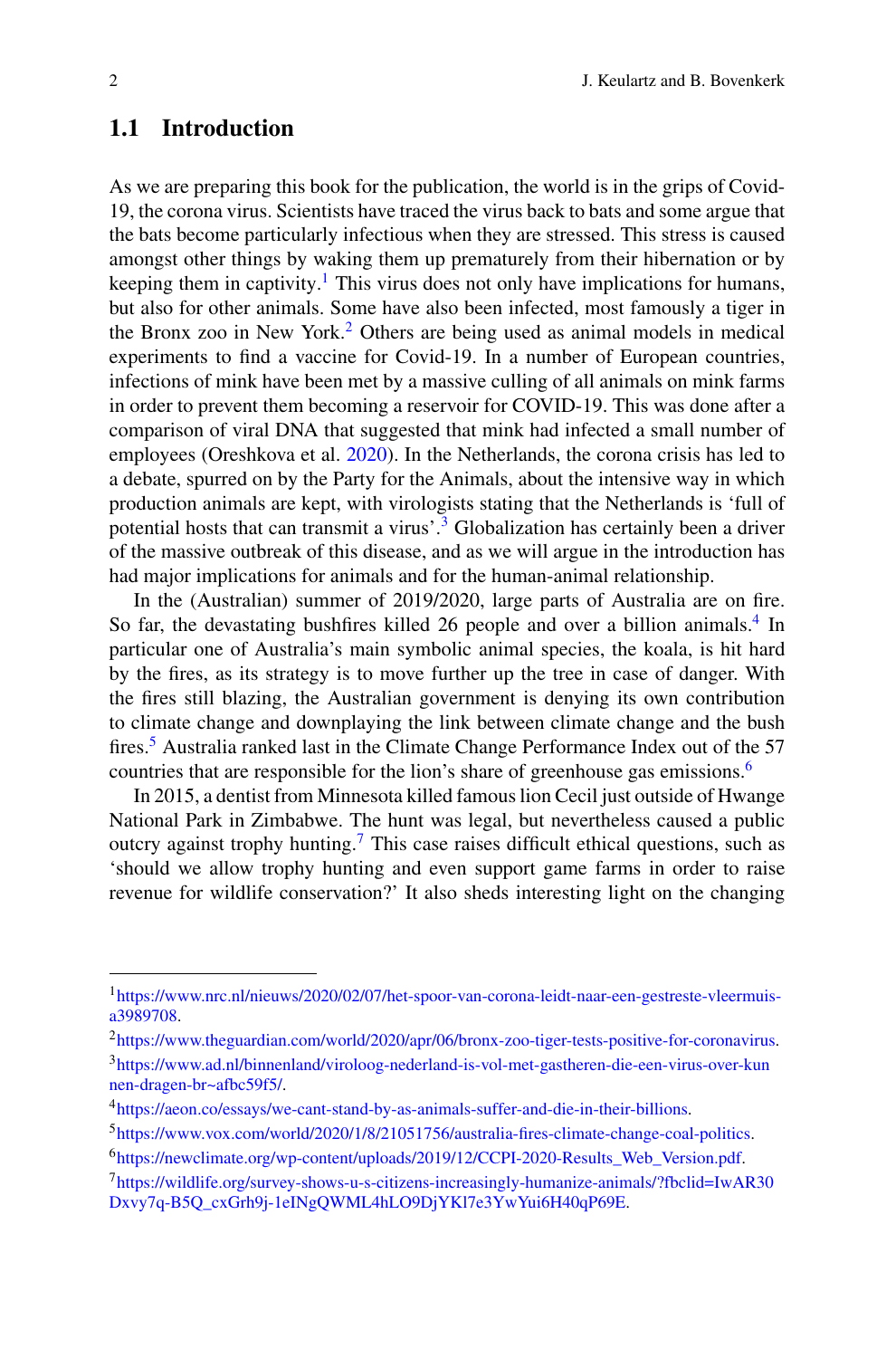attitude of humans towards other animals. A recent study suggests that people increasingly attribute human-like characteristics to wild animals, and that this anthropomorphism results in changing strategies for wildlife management. The researchers of this study notice 'a shift in values from domination, in which wildlife are for human uses, to mutualism in which wildlife are seen as part of one's social community' (Manfredo et al. [2019,](#page-23-1) 1).

In Cincinnati, two police officers sitting in a car, were approached by a goose, who started tapping on the police car's door. The goose did not respond to the food offered her, but kept on tapping, walking off, and tapping on the door again, as if asking for help. When the police officers followed her, they found her baby goose tangled up in string, and rescued the baby goose, under the watchful eye of his mother. $8$  This case raises interesting questions about animals' cognitive capacities and capacity for self-willed action, or agency. The goose clearly went up to the human beings planning to ask for help, expecting them to be able to afford help. Does this mean the goose is capable of intentional action? And does intentional action presuppose second-order thought? Could she even be said to possess Theory of Mind?

These and many other recent cases exemplify the changing and ambivalent relationships we have with the diverse animals that live in our midst in the Anthropocene. The term Anthropocene, which was introduced in 2000 by chemist and Nobel Prize laureate Paul Crutzen and biologist Eugene Stroemer, refers to the current age, in which human activities are so omnipresent that humanity itself has developed into a global geophysical force, at least as influential as natural forces. Even though the term would suggest otherwise, nonhuman animals in fact play an important role in the Anthropocene, not only as victims of our treatment, but also as actors in their own right. Some—in particular farm animals—unwittingly are driving forces of the Anthropocene, others are forced to respond to new environmental conditions. Think of animals who due to climate change can no longer survive in their native habitats or wild animals that in response to habitat loss and fragmentation are forced to live in urban areas. Other types of animals in our midst are (extreme breeds of) companion and sports animals, previously domesticated animals that are becoming de-domesticated, exotic and invasive species, animal species faced with extinction, and vice versa, extinct animals faced with resurrection. We witness changing relationships between these different groups of non-human animals and between human and non-human animals.<sup>[9](#page-2-1)</sup> Our integration with many of these animals has become stronger, leading to problems such as zoonotic diseases, invasions of exotic species, and human-wildlife conflicts. At the same time, our knowledge about animals and their (mental) capacities is increasing and this raises new questions about our treatment of them and about the possibilities to create shared life worlds with animals.

<span id="page-2-0"></span>[<sup>8</sup>https://www.homesluxury.net/goose-kept-pecking-cop-until-he-decided-to-follow-her-she-lead](https://www.homesluxury.net/goose-kept-pecking-cop-until-he-decided-to-follow-her-she-lead-him-to-her-trapped-baby/%3ffbclid%e2%80%89%3d%e2%80%89IwAR0ofz3B7OINuAezBAhzQKIe3sRXx3Zjran513N08rPI57Pvydxx4g31f-0)him-to-her-trapped-baby/?fbclid=IwAR0ofz3B7OINuAezBAhzQKIe3sRXx3Zjran513N08rPI57 Pvydxx4g31f-0.

<span id="page-2-1"></span><sup>9</sup>For simplicity's sake we will mostly refer to non-human animals as animals and human animals as humans in this chapter.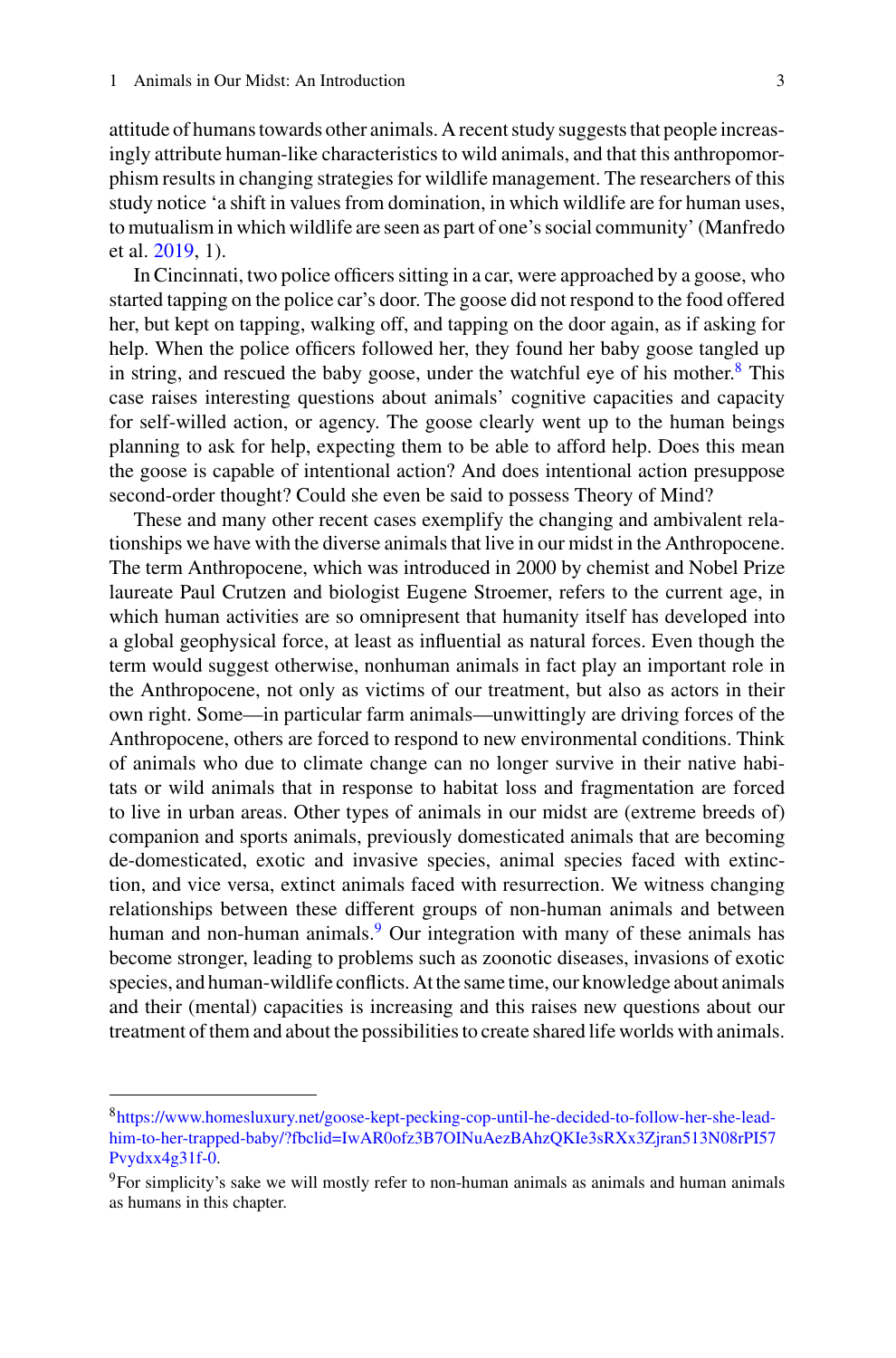#### **1.2 Animal Ethics in the Anthropocene**

In the Anthropocene we face a tension in our dealings with nonhuman animals. On the one hand current research shows that animals are capable of 'self-willed action' in other words that they possess agency (Irvine [2004\)](#page-23-2). Characteristics that used to be seen as human-specific have been discovered in certain other animal species, including language use, morality, a sense of justice, altruism, complicated hierarchies, and cognition (Meijer [2019;](#page-23-3) Bekoff and Pierce [2009;](#page-22-0) Brosnan and de Waal [2012;](#page-22-1) O'Neill and Hastings [2007;](#page-23-4) Wasserman and Zentall [2012\)](#page-24-0). This calls into question the sharp division between human and animal minds on which human exceptionalism rests—the view that humans are essentially (rather than just in degree) different from and superior to other animals (De Waal [2016;](#page-22-2) Lurz [2009;](#page-23-5) Gruen [2011\)](#page-23-6). On the other hand, despite this heightened awareness of animals and their capacities, animals are increasingly limited in their agency. So even though the Anthropocene has shaped the knowledge and technology for us to realize that animals have more agency than has been assumed, ironically it is also an epoch where animal agency is increasingly curtailed. In the Anthropocene, most (vertebrate) animals live in captivity as livestock or companion animals, where humans control their movements and genetic makeup. Domesticated animals such as cows, pigs, and chickens often live in 'simple, predictable and monotonous environments', where they are hardly challenged and their agency is not stimulated (Špinka and Wemelsfelder [2011,](#page-23-7) 27). In the wild, through habitat loss and fragmentation, urban sprawl, and climate change, animal agency is also curtailed, as animals have less room to maneuver in environments suitable to their species. Due to the detrimental impact of livestock production on the environment, humans are forced to seek alternative means of producing proteins, such as cultured meat. In the Anthropocene, technology increasingly mediates our interactions with animals—from milking robots to gene editing and cloning—and this also has implications for the human-animal relationship and for animals' capability to exert their agency.

Whereas human–nature relationships figure prominently in discussions about the Anthropocene (Rolston [2012\)](#page-23-8), human–animal relationships remain underdeveloped (except for Bovenkerk and Keulartz [2016;](#page-22-3) Tønnessen et al. [2016\)](#page-23-9). Animal ethicists have criticized human exceptionalism (Gruen [2011\)](#page-23-6), but have not yet formulated a coherent response to the specific and urgent challenges of this new epoch. The animal ethics field arose as a response to ill treatment of farm and laboratory animals, explaining its focus on individual domesticated animals, overlooking dilemmas occurring on the level of species (Bovenkerk [2016\)](#page-22-4). Traditional animal ethicists (Singer [1975;](#page-23-10) Regan [1983\)](#page-23-11) perceived animals as passive victims of our treatment, rather than active agents with whom we need to negotiate our common lifeworld. These theories have insufficiently thought through what it means for human–animal relationships when we take animal agency more seriously. Moreover, they could not have anticipated the variety of human-animal relationships and corresponding challenges we would be facing in this new epoch.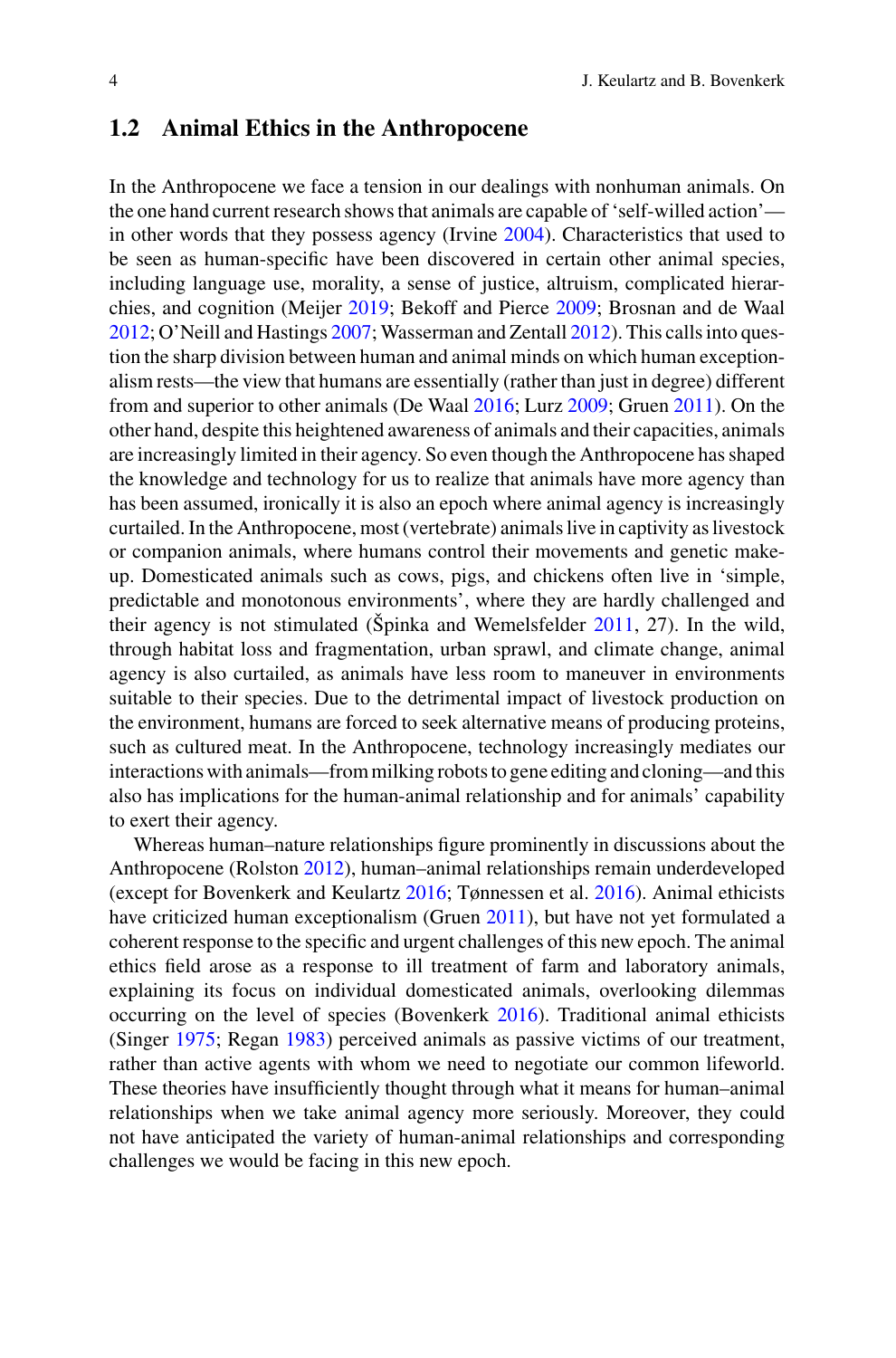In this edited volume, we have brought together authors from a range of disciplines—philosophy and ethics, ecology, communication science, linguistics, cultural geography, animal welfare science, history and law—to shed light on the changing human-animal relationships in the Anthropocene. The reader will encounter starving polar bears, greeting cows, stray cats, pedigree dogs, backyard rats, laughing chimps and roaming wolves. The question throughout is how we can give shape to new relationships with these animals. Can we find consolation in philosophy when confronted with discomforting wildlife? How do we know what is the right dog to take into our homes? Should we feed polar bears who are victim to changing climatic conditions? How can we conserve the biodiversity of animal species? Should we resurrect extinct species? These and many other questions need to be raised in our efforts to create new meaningful relationships with the animals in our midst.

This volume is divided into five parts: animal agents, domesticated animals, urban animals, wild animals, and animal artefacts. Each part is followed by a commentary. With this division we base ourselves in part on the categories of animals proposed by influential animal philosophers Sue Donaldson and Will Kymlicka. In Zoopolis [\(2011\)](#page-22-5) they plead for a political turn in animal ethics and suggest that we grant different types of political rights to three groups of animals: domesticated, liminal, and wild animals. All animals have universal rights, such as the right not to be killed or unnecessarily harmed, but different groups of animals have differentiated additional rights. Domesticated animals are full members of our political communities and should be treated as such. We have more specific duties towards them than towards for example wild animals, because they are already part of our community; we have made decisions about the way they live and even about whether or not they live and about what their genetic composition is. They work alongside humans and fulfil important functions in our societies. According to Donaldson and Kymlicka, justice requires that we grant them citizenship rights. In their view, animals that have not been domesticated, but that live among humans, such as urban wildlife, should be termed 'liminal animals'. Think of the squirrels in our parks and the rats in our backyards. We are witnessing an increasing 'liminalisation' of wild animals, raising the question of whether this might be a precursor to their elimination (Donaldson and Kymlicka [2016,](#page-23-12) 226). In order to prevent their elimination, we will need to develop a way of cohabitation with them that protects their basic rights but that also gives us opportunities to combat the nuisance they are sometimes causing. We owe these animals similar duties as we owe to tourists who are visiting our country; they have residency without citizenship rights and are so-called denizens. Finally, wild animals have an interest in being able to live their lives as unimpeded by human interference as possible. Justice between human communities and wild animal communities could be compared to justice between countries. Wild animals should be granted sovereignty rights; the right to autonomy over their own territories. Many of the chapters in this book relate to Donaldson and Kymlicka's views in one way or another. For example, in his search for meaningful co-existence with wolves in the Netherlands, Martin Drenthen draws on their model and argues that we should see wolves as members of a sovereign community. Eva Meijer uses the concept of liminal animals to analyse the question of how we should deal with stray cats in the city. Susan Ophorst and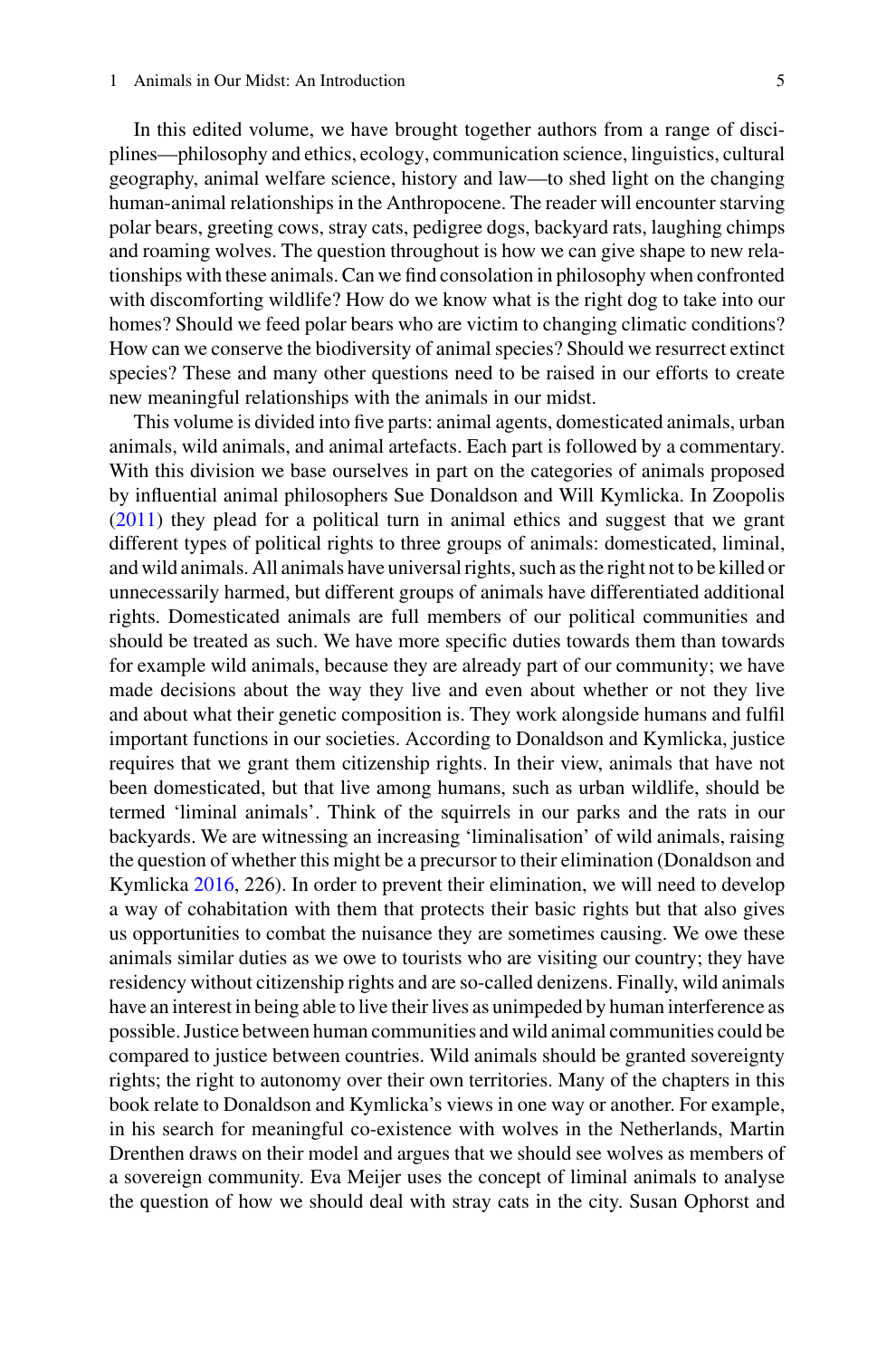Bernice Bovenkerk discuss what the notion of citizenship rights for dogs tells us about what the right choice is when obtaining a dog.

In the remainder of this introduction, we will sketch the terrain in more detail. What impacts do Anthropocene conditions such as climate change and biodiversity loss have on animals? What different groups of animals are impacted and in what ways? We will illustrate these developments by zooming in on one country where many problems, such as biodiversity loss and landscape degradation, converge, the Netherlands.

#### **1.3 The Netherlands as Mirror of Biodiversity Problems**

This is by no means an arbitrary choice. In the Netherlands only about 15% of the original biodiversity remains. This means that the loss of biodiversity is considerably greater than elsewhere in Europe and the world.

Almost two-thirds of the Dutch territory is used for agriculture, and two-thirds of that is used for cattle breeding. The Dutch landscape is therefore increasingly dominated by monocultures of drained rye-grass, a uniform green billiard cloth that has taken the place of flowery meadows full of birds. Landscape degradation is not only caused by intensive livestock farming, but also by the enormous number of distribution centers. The Netherlands is a distribution country par excellence. At the beginning of 2017, the country had 1760 distribution centers with a total surface area of 28 million square meters. This proliferation of distribution centers is accompanied by a substantial expansion of the transport infrastructure, making the Netherlands the most fragmented region in the whole of Europe, with disastrous consequences for the diversity of species in the Netherlands.<sup>[10](#page-5-0)</sup>

Finally, there is a danger that the remaining natural landscape will be completely transformed into a recreational landscape. As a result of the increase in prosperity and mobility and the decline in leisure time, we are living in what sociologists have termed an 'experience society'. The more nature becomes an attraction, complete with mountain bike routes, pancake restaurants, souvenir shops, campsites and holiday homes, the more biodiversity will be lost.

The Netherlands, then, scores very poorly on all kinds of nature rankings. By taking a closer look at this country, one gets a sharper picture of the biodiversity problems that people and animals elsewhere also have to contend with. This is done in this introduction, in which a group portrait is sketched of the many species of animals currently found in the Netherlands, whereby we sometimes make trips to other parts of the world.

<span id="page-5-0"></span><sup>&</sup>lt;sup>10</sup>A study from 2016 calculated that half of the European territory is situated within the critical distance of 1.5 km from (rail) roads. Within this area, the number of birds decreases by a quarter and the number of mammals even halves. In the Netherlands, where the distance to transport infrastructure is much smaller than the European average, we have to expect a much greater loss of biodiversity (Torres et al. [2016\)](#page-24-1).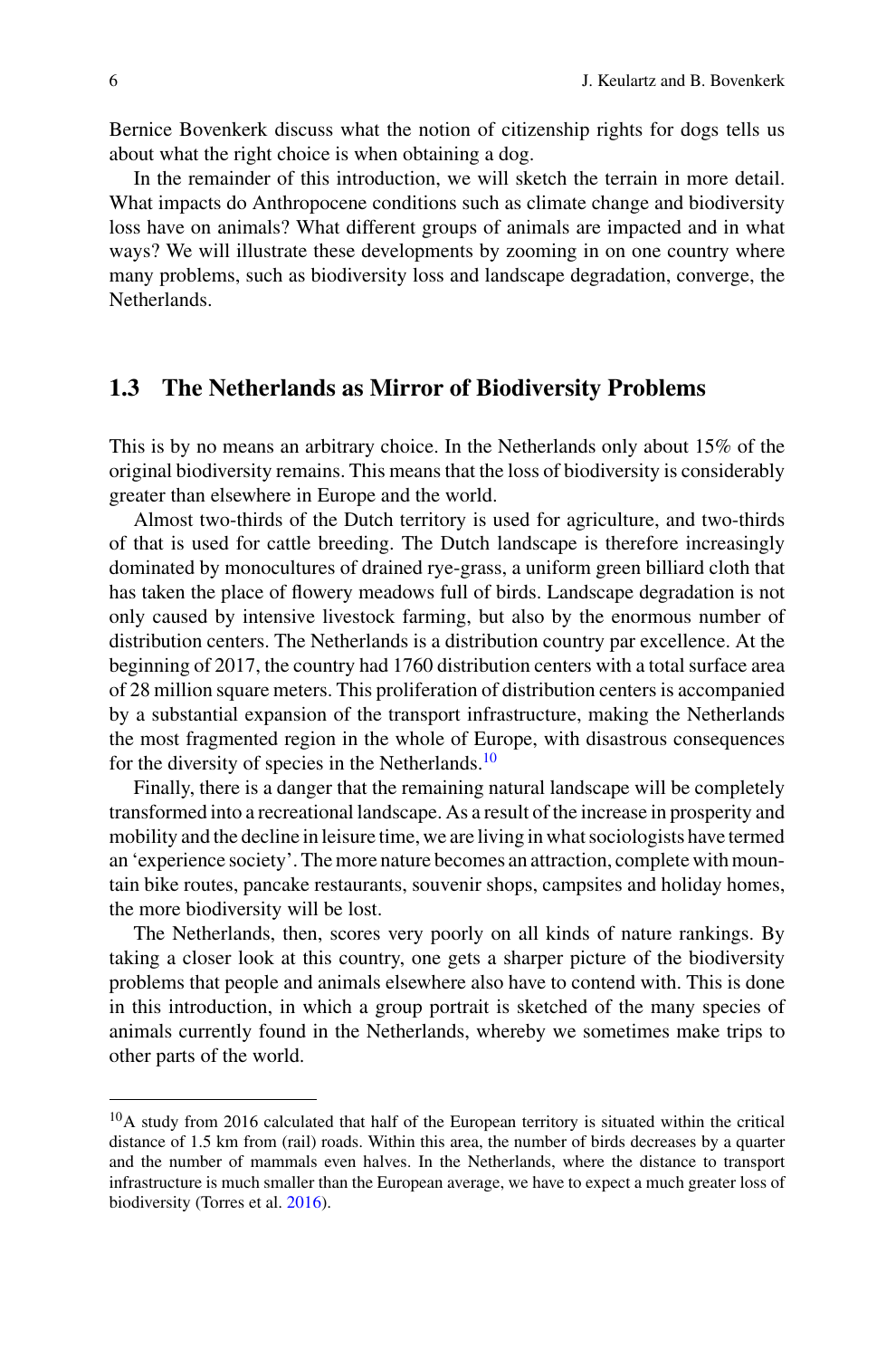#### *1.3.1 The Recovery of Wildlife*

We start this group portrait with a phenomenon that gives rise to some optimism. There is currently a spectacular comeback of wildlife, not only in Europe, but also in North America. The conditions for the recovery of wild populations were created by the large-scale reforestation and revegetation that took place more or less simultaneously on both continents as a result of rural depopulation. The European Common Agricultural Policy (CAP), established in 1962, has led to a far-reaching intensification of agriculture and the associated depopulation of low-productive farmland, particularly in mountain areas. Thus, while intensive agriculture leads to an impoverishment of the landscape and species diversity, it has ironically led to the return of wild animals at the same time. Another important driving force behind the return of wild populations was the emergence of the environmental movement in the 1970s, which created support for European legislation for the protection of species and habitats.[11](#page-6-0)

As a result of these changes in agricultural and nature policy, the number of large grazers increased sharply. This was a prerequisite for the recovery of the populations of large predators, which were almost completely extinct in the course of the eighteenth and nineteenth centuries. A recent study, based on data from all European countries (with the exception of Russia and Belarus) for the period 2012–2016, comes to the following estimate: wolves are the most abundant with 17,000 individuals; second is the brown bear with between 15,000 and 16,000 individuals; next is the lynx with between 8000 and 9000 individuals; last is the wolverine with between 1000 and 1250 individuals (Linnell and Cretois [2018\)](#page-23-13).

Also in the Netherlands many species have returned or have recovered considerably. Some species have returned spontaneously, such as the eagle owl, the crane, the white-tailed eagle and the wild cat, and also the wolf has settled here by now (see also the chapters by Jansman and by Drenthen in this Volume). Other species have been helped by reintroduction, such as the raven, the stork, the beaver, the otter, the badger, and quite recently, the bison.

#### *1.3.2 Exotic Species and Climate Refugees*

There is another category of wild animals that is increasingly making its presence felt in the Netherlands. These are not native species that return here after a long absence, but exotic species, that do not originally belong here, such as the muskrat, the collar parakeet and Japanese knotweed. In fact, migrating plants and animals are nothing new, but since globalization has taken off, more plants and animals have turned into 'globetrotters' than ever before. As traffic and transport, trade and tourism grow, the significance of boundaries is diminishing, and at the same time vulnerability to

<span id="page-6-0"></span><sup>&</sup>lt;sup>11</sup> Such as the 1982 Berne Convention of the Council of Europe and the 1979 and 1992 Birds and Habitats Directives of the European Union respectively.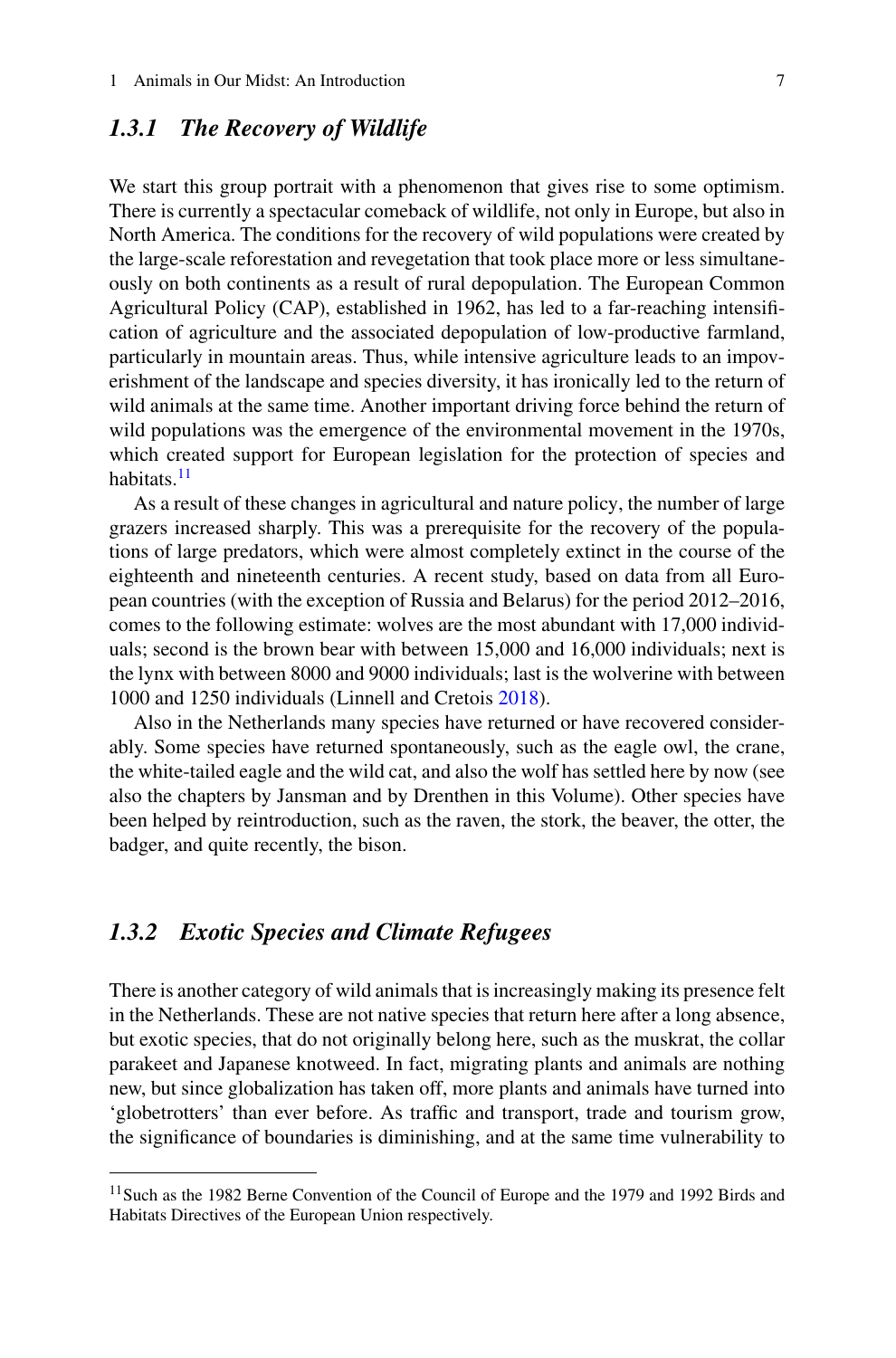the massive arrival of exotic species is increasing enormously everywhere. In this context, there is even talk of a 'mass migration'.

The number of registered exotic species in the Netherlands is almost 2400, an extremely conservative estimate because we do not have sufficient information for a number of species groups. With this high figure, the Netherlands is European champion of exotic species, and has the dubious honour of even being among the world's top. This is the ecological downside of international trade and the transit of goods and raw materials to the European hinterland (Leuven [2017\)](#page-23-14).

Apart from globalisation, there is another important cause for the influx of exotic species, namely climate change. While cold-loving species migrate northwards, heatloving species come our way from the south. Among these newcomers are a number of pest species that can cause a lot of nuisance and also serious public health problems. One of these species that made the headlines in the spring of 2019 is the oak processionary caterpillar. This moth caterpillar, whose numbers has tripled in the Netherlands since 2018, causes complaints such as itching, rash, and irritation to the eyes or respiratory tract. The pine processionary caterpillar, which has even more burning hairs than the oak processionary caterpillar, has already moved into the Belgian Ardennes. Other species that threaten to settle here are the Asian Tiger Mosquito, which can transmit tropical diseases such as chikunguna, dengue and zika, and the Hyalomatick, a giant tick that can transmit the dangerous Crimean Congovirus.

While thermophilic species are advancing, cold-loving species are increasingly getting into trouble. This is especially true for plants that can only move very slowly to colder areas because they can only move by spreading their seeds. It also applies to cold-blooded animals, such as insects, fish, reptiles and amphibians, whose body temperature depends on the ambient temperature and who are therefore very sensitive to climate change. These animals all too often encounter obstacles that are difficult to overcome in the form of natural barriers, such as mountains and rivers, or in the form of infrastructural works, such as motorways, railways and viaducts. In order to save these animals from extinction, wildlife managers sometimes resort to what is known as assisted migration or assisted colonisation: the deliberate relocation of these 'climate refugees' to new habitats that they cannot reach on their own (see Larson and Barr [2016\)](#page-23-15).

#### *1.3.3 The Sixth Mass Extinction*

All in all, a lot of wild animals, spontaneously or otherwise, have returned to the Netherlands or emigrated here. But let's not get too excited yet: in the Anthropocene, the age of humans, we are confronted with a worldwide extinction wave. We must therefore assess the recent increase in wild populations in the light of dramatic historical declines: most of the populations of species in the process of comeback are still far from reaching a genetically and demographically sustainable size, while many species are still declining in size. In fact, we are in the midst of a new mass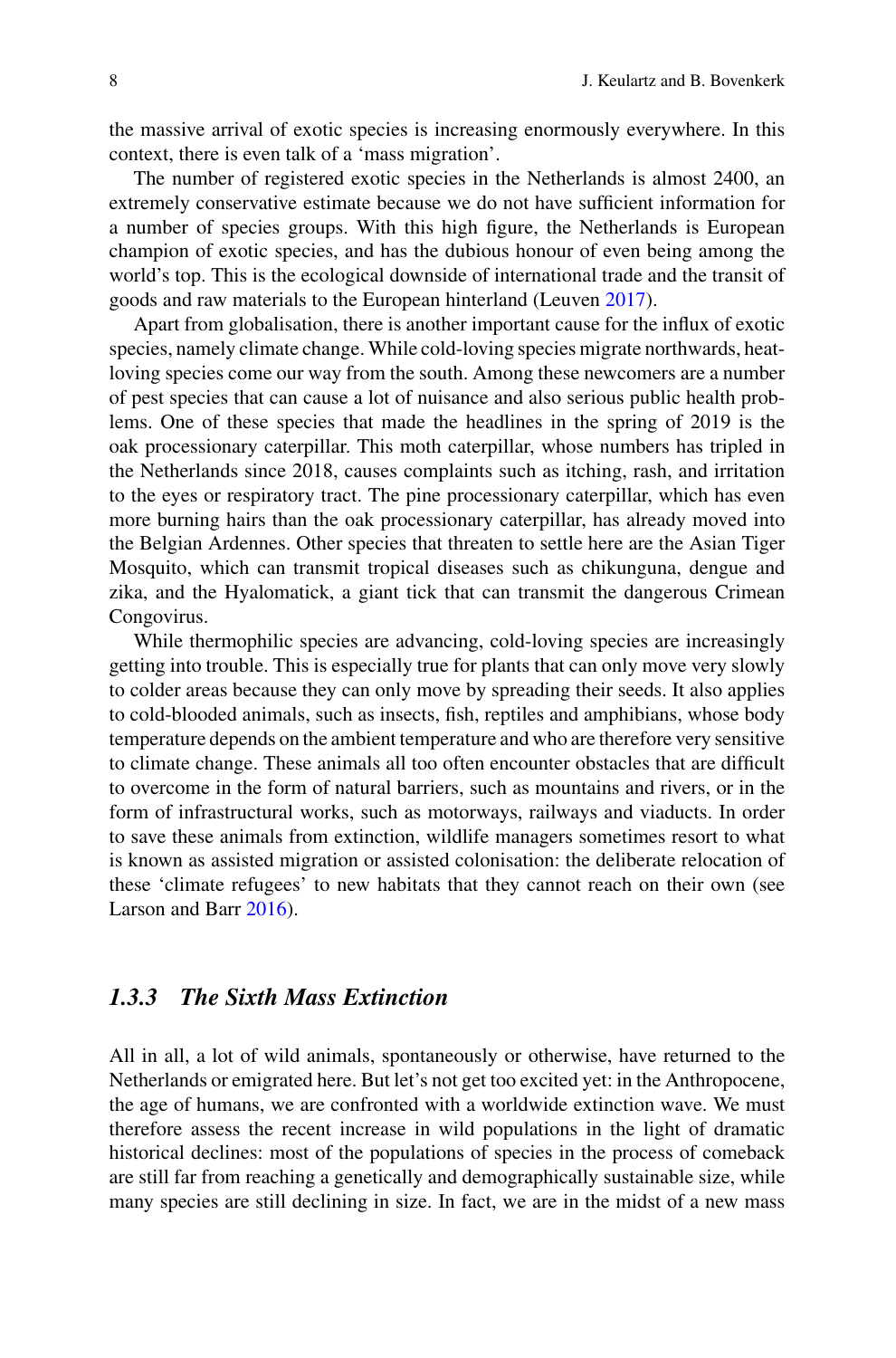extinction. Mass extinction occurs when the earth loses more than three-quarters of its species. This has only happened five times in the course of Earth's history, the last time 65 million years ago when the dinosaurs disappeared from the face of the earth. Experts estimate that the current rate of species extinction is 100–1000 times higher than the so-called background extinction rate.

In order to be able to assess the situation properly, we need to pay attention not only to the extinction of species but also to the decline in the number and size of populations. WWF's latest *Living Planet Report* (2018) shows that the size of vertebrate populations fell by no less than  $60\%$  between 1970 and  $2014<sup>12</sup>$  When we realise that population extinction should be seen as a prelude to species extinction, it becomes clear that "the window for effective action is very short, probably two or three decades at most" (Ceballos et al. [2017\)](#page-22-6).

When we now turn our gaze to Dutch nature, we see a rather dramatic picture. This is evident from the Living Planet Report: *Nature in the Netherlands*, a report published by WWF at the end of 2015, in collaboration with a large number of nature organisations. According to the report, animal populations in nature reserves have declined by an average of 30% since 1990. The most recent *State of Nature in the EU*, a report published by the European Environment Agency in 2015, shows that the Netherlands, with no less than 96% of nature areas in an unfavourable condition, is at the very bottom of the list of all 26 EU member states.

## *1.3.4 Rewilding and De-extinction*

It is a widespread misunderstanding that the extinction crisis only began during the era of the great discoveries, from the end of the fifteenth century until the eighteenth century. This crisis began as early as the transition from Pleistocene to Holocene, around the end of the last Ice Age, some 11,000 years ago. The main victims were the megafauna species, a group of mammals considerably larger than the current mammals, such as mammoths, mastodons, sabre-toothed tigers, ground sloths, cave bears, giant wolves and giant deer.<sup>13</sup>

To explain this tremendous loss of mega-fauna species, four hypotheses have been put forward, known tongue-in-cheek as 'overkill', 'overchill', 'overill' and 'overgrill'. The 'overkill' hypothesis blames the extinction of megafauna species on the spread of modern humans (Homo sapiens). The 'overchill' hypothesis puts the blame on climate change at the end of the Pleistocene, the 'overill' hypothesis on some 'hyper disease', and the 'overgrill' on a comet impact or shock wave above North America (Wolverton [2010\)](#page-24-2). Because there is hardly any support for the last two hypotheses ('overill' and 'overgrill'), the research has mainly focused on the role of climate change and the role of the hominids. The outcome of this research is that the

<span id="page-8-1"></span><span id="page-8-0"></span><sup>&</sup>lt;sup>12</sup>Invertebrate populations are also in a precarious situation; their size has decreased by 45% over the last 4 decades (Dirzo et al. [2014\)](#page-22-7).

<sup>&</sup>lt;sup>13</sup>The term megafauna refers to large mammals weighing more than  $45 \text{ kg}$ .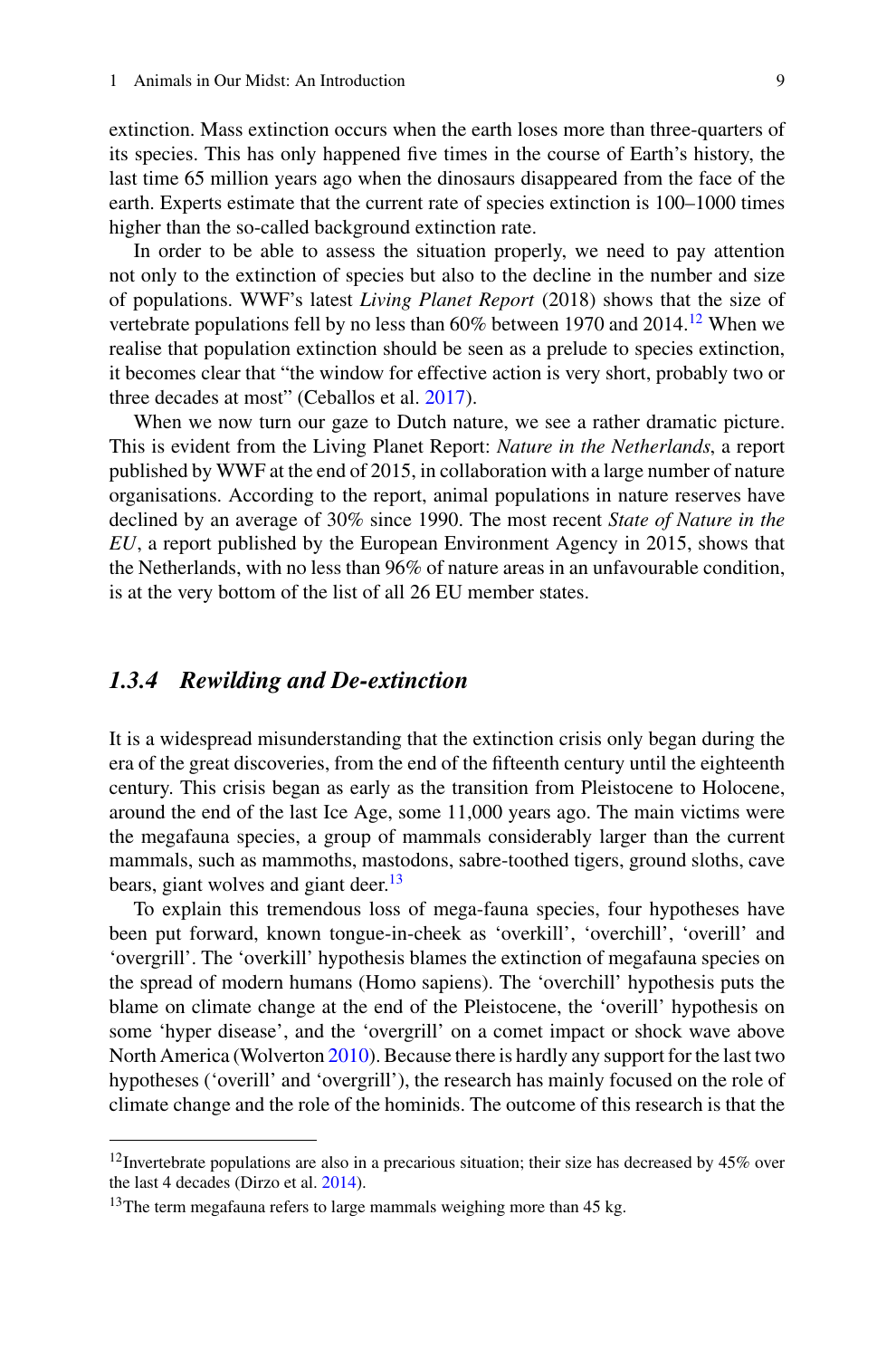extinction of megafauna species is strongly related to the prehistoric geographical distribution of hominins and only weakly related to interglacial climate changes.

There is a significant difference in the magnitude of megafauna extinctions between sub-Saharan Africa, where hominins and megafauna have long coexisted, and Australia and America, where Homo sapiens were the first hominin species to arrive.While megafauna extinctions were universally low in sub-Saharan Africa, they were exceptionally high in Australia and the Americas. Eurasia, where megafauna came into contact with hominins long before the arrival of Homo sapiens, falls between these extremes. It has been suggested that these differences stem from the 'naivety' of prey animals that had not (yet) learned how to defend themselves against a new predator with advanced hunting techniques (Sandom et al. [2014\)](#page-23-16).

The great loss of megafauna species is ecologically disastrous. Large carnivores, who are at the top of the food pyramid, exert a strong influence on the animal and plant populations that are at a lower level of the food pyramid and therefore play a key role in the regulation of ecosystems. They regulate the size and behaviour of prey populations, the small and medium-sized herbivores and the so-called 'mesopredators' that hunt smaller animals. Large herbivores, which are largely resistant to predation, also have an important influence on ecosystems, especially on the structure and composition of their vegetation (Terborgh et al. [2010;](#page-23-17) Svenning et al. [2016\)](#page-23-18).

To compensate for the dramatic loss of megafauna, rewilders use a multitude of methods and techniques. In the case of globally extinct species one can try to make use of ecological substitutes for these species. Under the title of 'Pleistocene rewilding', American restoration biologists are considering using the megafauna still present in Africa and Asia, such as cheetahs, lions, camels and elephants, as replacements for the extinct American species.

More recently, a number of new technologies have been developed that make it possible to revitalise extinct species, a practice known as de-extinction. Two methods from synthetic biology are currently in vogue to bring back extinct species: Cloning via somatic cell core transplantation (SCNT) and genetic modification using CRISPR/Cas technology. The most spectacular de-extinction project using the latter technology aims to bring the woolly mammoth back to life. $14$ 

In addition to cloning and genetic modification, there is a third, less controversial method of de-extinction, namely back breeding: the crossing and selection of domesticated breeds with the aim of bringing back the traits of the wild extinct ancestors of these breeds. Such semi-wild breeds played an important role in Dutch nature policy. In 1983, 32 Heck cattle were introduced to the 'new nature area' Oostvaardersplassen. The cattle were named after the brothers Heinz and Lutz Heck, who in the 1920s and 1930s tried to breed back the aurochs (Bos primigenius), that went extinct in 1627, by means of crossbreeding with primitive breeds such as the Camargue cattle, the Hungarian Steppenrund and the Scottish Highlander. One year later, 20 konik horses followed; they are the result of attempts by the Polish agronomist and biologist Tadeasz Vetulai of the University of Poznań to breed back the wild tarpan horse (Equus ferus ferus), which became extinct in 1887.

<span id="page-9-0"></span><sup>14</sup>See [https://reviverestore.org/projects/woolly-mammoth/.](https://reviverestore.org/projects/woolly-mammoth/)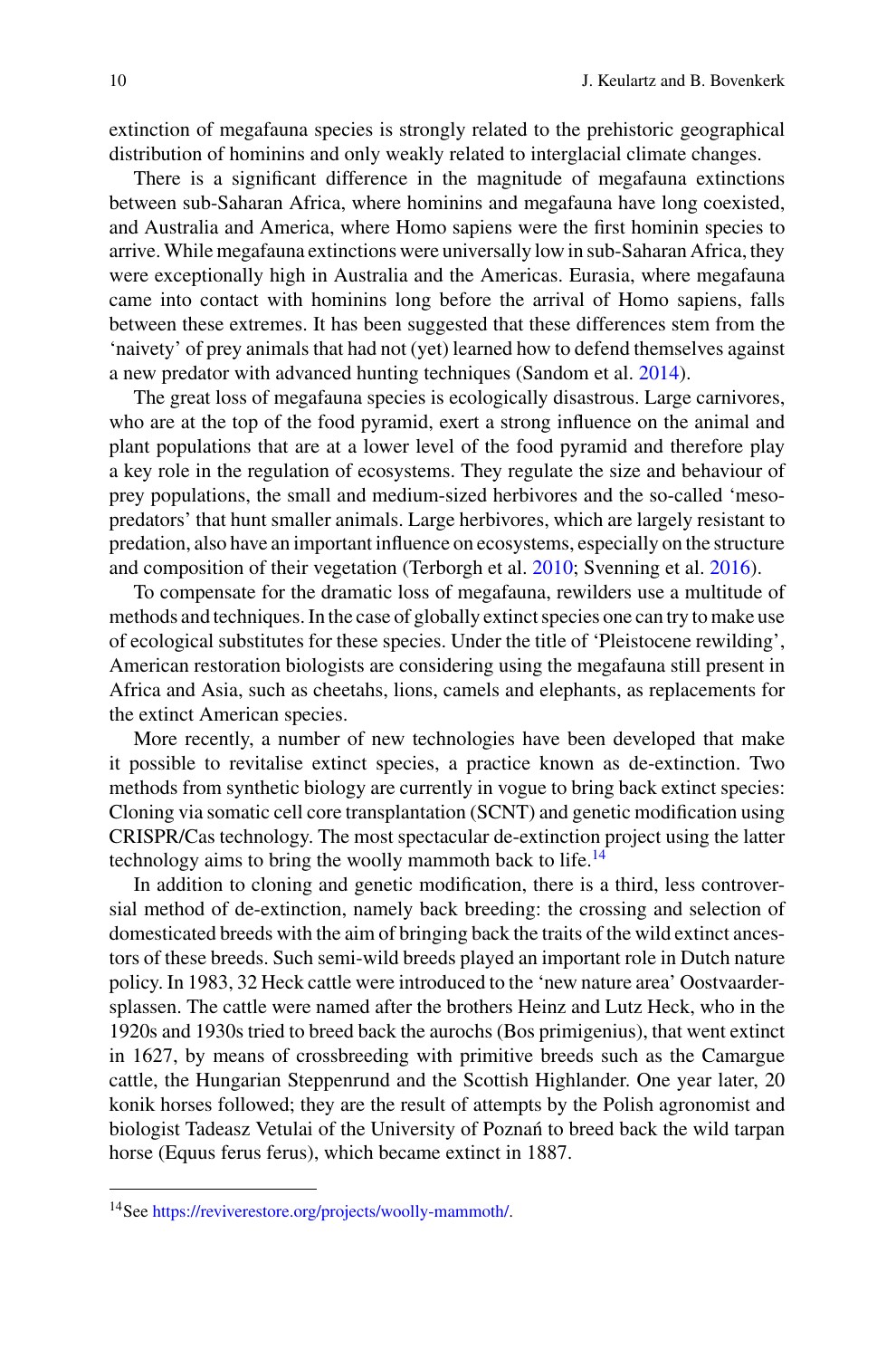## *1.3.5 Intensive Livestock Farming*[15](#page-10-0)

The extent to which wild animals have become oppressed worldwide is abundantly clear from the fact that the biomass of all people on earth is ten times greater than that of all wild land mammals combined, while the biomass of domestic animals—farm animals and companion animals—is as much as 35 times greater than that of all wild land mammals combined. Among the vertebrates, Homo sapiens and Bos Taurus have become by far the most dominant species on earth.



#### Biomass of all the land mammals on planet Earth:

#### *Based on Vaclav Smil (2011)*

In the Netherlands those proportions are even a lot more unbalanced. With 502 inhabitants per km<sup>2</sup> our country ranks fourth among the most densely populated countries in the world (after Bangladesh, Taiwan and South Korea) but at the same time it is also the second largest exporter of agricultural products in the world (after the US).<sup>[16](#page-10-1)</sup> In terms of livestock density, the Netherlands is even at the top of the world's rankings. The number of farm animals in 2016 was more than 126 million. The largest group is made up of 105 million chickens, followed by 12 million pigs and 4 million cattle. However, the share of livestock farming in the Gross Domestic Product (GDP) is only a mere  $0.6\%$ .<sup>[17](#page-10-2)</sup>

The large amount of land taken up by livestock farming is causing serious biodiversity problems. If we do not include the production forests, only 13% is currently left for nature, half of which consists of large inland waters such as the Wadden

<span id="page-10-1"></span><span id="page-10-0"></span><sup>&</sup>lt;sup>15</sup>We would like to thank Joost van Herten for his critical reading of and comments to this section. <sup>16</sup>This ranking does not take into account small city-states and small islands or island groups with very high population densities.

<span id="page-10-2"></span><sup>&</sup>lt;sup>17</sup>This is despite strong productivity growth as a result of the processes of intensification and economies of scale, the contribution of agriculture to GDP fell from 15 to 1.5% in the period 1950– [2015, less than half of which is accounted for by livestock farming.](http://www.clo.nl/indicatoren/nl2125-productiewaarde-landbouw) http://www.clo.nl/indicatoren/ nl2125-productiewaarde-landbouw.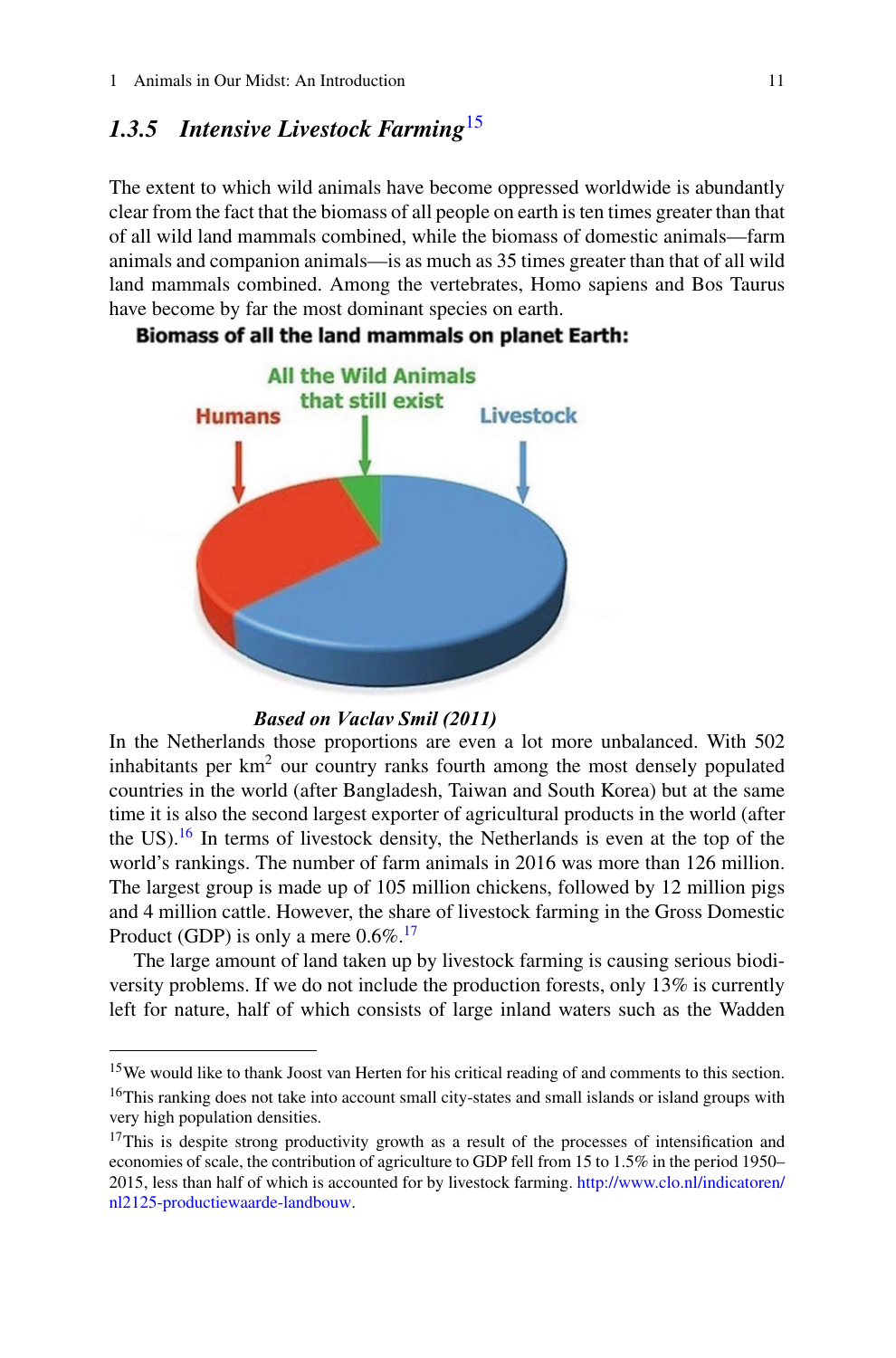Sea and lake IJsselmeer. The size of our livestock population causes biodiversity problems outside of the Netherlands as well. Our livestock is so large that it can only be partially fed on fodder grown here. The Netherlands is the world's second largest importer of soy after China. Although two-thirds of the soy is exported to the European hinterland, with what remains behind, the Netherlands is still the fifth largest soy user in Europe. To grow the soy that we import annually for our livestock, we need an area as large as three-quarters of the Netherlands. A lot of tropical rainforest is deforested, with disastrous consequences for the richness of local species.

The high density of livestock not only compromises the space for nature, but also leads to major environmental problems that affect the quality of nature. The Netherlands has the highest nitrogen and phosphate surpluses of all EU member states.<sup>18</sup> Nitrogen ends up in the air in the form of ammonia, either directly from the stables or after fertilising the land. The very high ammonia emissions lead to acidification and eutrophication of nature areas and thus have a very detrimental effect on biodiversity and also on the quality of ground and surface water.<sup>[19](#page-11-1)</sup> Livestock farming is also responsible for the emission of large quantities of carbon dioxide, methane and nitrous oxide.

The high livestock density causes not only biodiversity problems but also all kinds of animal welfare problems. The lack of room to move of the tightly housed farm animals leads to aggressive behaviour of the animals, which in turn necessitates controversial interventions such as the dehorning of cows and calves, the docking of pig tails to prevent tail biting, and the cutting of chicken beaks to prevent cannibalism. In addition, the high density of livestock regularly leads to outbreaks of animal diseases such as foot and mouth disease (FMD), and swine fever.Mainly for economic reasons, animals are usually 'culled', i.e. slaughtered on a large scale in order to make the herd disease-free again. And then there are the many barn fires in which sometimes more than two hundred thousand animals are burnt alive in one year.

Finally, the high density of livestock also causes public health problems. Some animal diseases, so-called 'zoonoses', such as Q-fever and bird flu, are transmissible to humans. The excessive use of antibiotics in animal husbandry also has harmful consequences for public health.<sup>20</sup> It can lead to bacterial resistance and thus to a decrease in the efficacy of antibiotics that are also used in human health care. Finally, livestock farming, through the emission of ammonia which is converted into particulate matter in the air, increases the risk of respiratory problems for people living near

<span id="page-11-0"></span><sup>&</sup>lt;sup>18</sup>Our country does not even manage to meet the conditions of the so-called 'derogation', which allows Dutch livestock farmers to use 250 instead of 170 kilos of nitrogen from animal manure per hectare of land, in derogation of the European Nitrates Directive.

<span id="page-11-2"></span><span id="page-11-1"></span><sup>&</sup>lt;sup>19</sup>In recent years fertilisation has led to environmental standards being exceeded in 86 of the 220 drinking water wells in the Netherlands.

 $^{20}$ Fortunately, due to stricter regulations, the use of antibiotics in animal husbandry has decreased by 63.8% since 2009 in the Netherlands. See https://cdn.i-pulse.nl/autoriteitdiergeneesmiddelen/ [userfiles/sda%20jaarrapporten%20ab-gebruik/AB-rapport%202018/sda-rapportage-2018-def-err.](https://cdn.i-pulse.nl/autoriteitdiergeneesmiddelen/userfiles/sda%20jaarrapporten%20ab-gebruik/AB-rapport%202018/sda-rapportage-2018-def-err.pdf) pdf. In the whole of Europe it has decreased by 32% between 2011 and 2017. See https://www.

[ema.europa.eu/en/veterinary-regulatory/overview/antimicrobial-resistance/european-surveillance](https://www.ema.europa.eu/en/veterinary-regulatory/overview/antimicrobial-resistance/european-surveillance-veterinary-antimicrobial-consumption-esvac)veterinary-antimicrobial-consumption-esvac.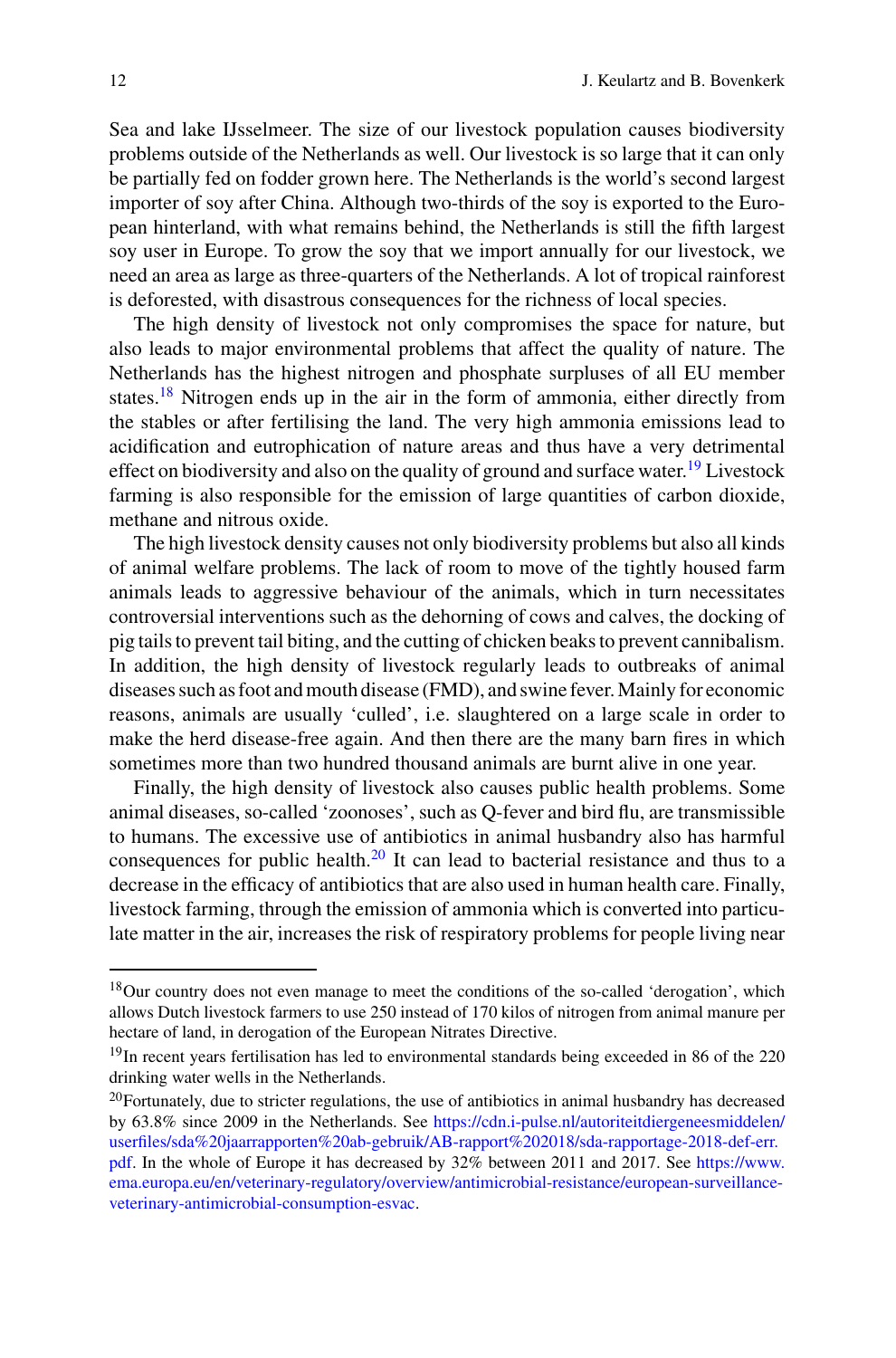animal farms. The conclusion seems inescapable: what is needed first and foremost to create space for wild animals is a substantial shrinkage of the herd.

#### *1.3.6 The Ecological Impact of Large-Scale Hunting*

However, more space for nature is not only a matter of the number of hectares, but above all concerns the management of nature areas. This management must provide space for wild animals to fulfil their ecological role, thereby giving natural processes that are essential for the much-needed restoration of biodiversity a chance again. In current wildlife management, however, that space is severely restricted because of the central position of large-scale hunting. Take the fox, which is currently hunted in order to protect meadow birds. Bird numbers have fallen sharply since the varied, flowery grasslands, on which the meadow birds depend for food, mating and nesting, gave way to monocultures of drained English rye-grass lands, from which all life has disappeared. It seems unfair and disproportional to punish foxes for the birds' demise.

Besides the fox, many other wild animals are hunted. For decades, the Netherlands has had a 'zero tolerance' policy for large game, such as fallow deer, red deer and wild boar. The animals are only tolerated in a very limited number of nature reserves. If they leave these areas, they will be shot. But even within these areas, large numbers of deer and boars are shot. By far the most important justification for large-scale hunting is the prevention of damage to agricultural crops and of injuries as a result of traffic accidents. As damage increases with the number of animals present in an area, the density of game populations is hunted down to a level acceptable to farmers, foresters, private landowners and other interest groups. This is also referred to as 'societal carrying capacity'.

The socially determined target densities are extremely low: for red deer and wild boar, target densities of 2–3 animals per 100 ha are by no means unusual. In order to achieve these low targets, huge numbers of large ungulates have to be shot every year. Shooting percentages of 60–70% for red deer and 80–90% for wild boar occur regularly. As a result, the animals can hardly have any influence on their habitat and are in fact ecologically eliminated. Some animal species that were locally extinct, such as the beaver, have been reintroduced with a lot of publicity (and subsidy) as an asset to Dutch nature, but then declared outlawed when the success of this action started causing us discomfort.

#### *1.3.7 Companion Animals*

Besides farm animals, people also keep large numbers of pets in the Netherlands. North America is the world's leading country in pet-keeping; the country has over 300 million pets, which is four times the number of children. In the Netherlands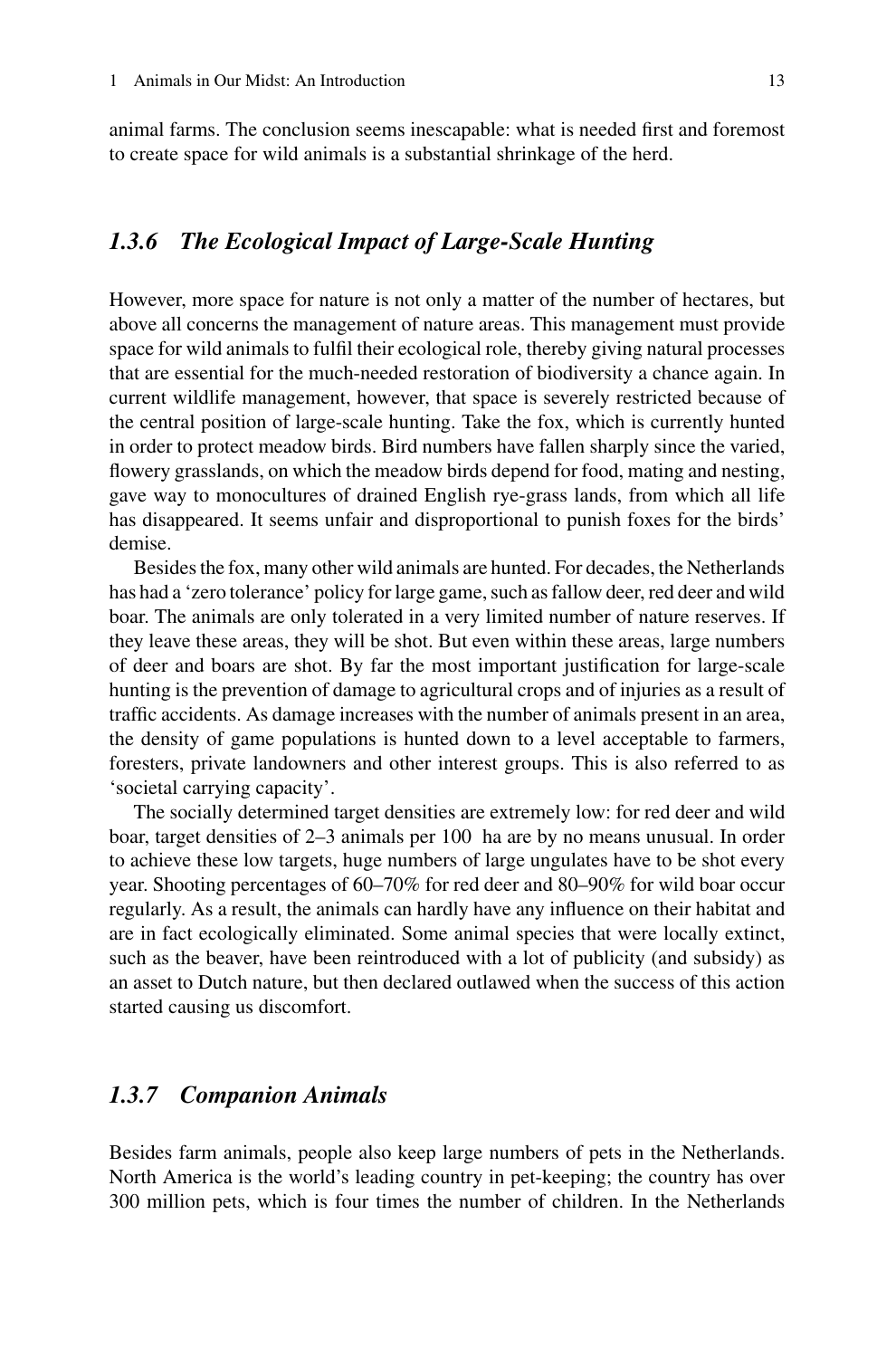no less than 60% of households have a pet. In total, about 35 million animals are involved. The list is led by fish, carrier pigeons and singing and ornamental birds, followed by cats and dogs. In addition, rabbits, other rodents and reptiles are also kept in large numbers.

Many of our pets suffer from serious health and welfare problems. This is especially true for pedigree dogs, which make up about a quarter of the two million dogs in the Netherlands. They are condemned to an inadequate and unhealthy existence by breeding for extreme external characteristics and breeding with a gene pool that is too small. Just think of the English Bulldog, who suffers from shortness of breath because of his characteristic large head with a flat snout; the German Shepherd Dog, who has a very high risk of hip dysplasia and wear and tear of the dorsal vertebrae because of his sharply sloping hip; the Shar-Pei, who suffers from all kinds of allergies and skin infections due to his exaggerated folds; the Shih Tzu, who suffers from respiratory problems due to his flat snout and also has a risk of corneal inflammation due to his protruding eyes, and the list goes on.

The discussion on the issue of rearing pedigree dogs should not only address the complaints and ailments which these animals face, but also the underlying question of whether we should be allowed to control the genetic composition of animals to such an extent that we actually create human artefacts (Bovenkerk and Nijland [2017\)](#page-22-8).

But pets do not only have problems, they also cause problems themselves. This applies to dogs, who can be involved in biting incidents and the transfer of zoonoses (see also Ophorst and Bovenkerk in this volume) but also for example to cats, who pose a serious threat to biodiversity in our country. In their book *Cat wars: The devastating consequences of a cuddly killer*, published in 2016, Peter Marra, director of the Smithsonian Migratory Bird Center, and journalist Chris Santella defend the proposition that cats cause serious ecological damage worldwide. These cuddly animals are in fact super-predators that threaten many endemic species with extinction, a problem that is particularly acute on isolated islands. In the United States, cats are said to devour 1.3–4 billion birds and 6.3–22.3 billion mammals annually, with stray cats accounting for 70% and domestic cats for the rest. In the United States, according to Marra and Santella, "more birds and mammals die in cats' mouths than from pesticides and toxins, from collisions with wind turbines, cars and skyscrapers, and from all other anthropogenic causes combined" (Marra and Santella [2016,](#page-23-19) 69). Three to four million domestic cats live in the Netherlands and the number of stray cats is estimated at 135,000–1.2 million (for a discussion on how to co-exist with stray cats, see Eva Meijer in this volume). According to a rather conservative estimate, we must assume that domestic and stray cats kill 100 million and 50 million prey annually respectively, mainly birds, but also mammals, reptiles and amphibians, including endangered species (Knol [2015\)](#page-23-20).<sup>[21](#page-13-0)</sup>

<span id="page-13-0"></span> $21$  Given the ecological impact of cats, Marra and Santella argue for house cats to be kept indoors and obliged to be chipped, registered and sterilised, and for stray cats to be offered for adoption. This appears to be a declaration of war to cat lovers for whom these animals are sacred. Marra now receives death threats and is portrayed as a Josef Mengele propagating the mass extermination of cats. The Huffington Post even suggested that he would call for cats to be clubbed to death and shot. In the Netherlands, recently two legal scholars have called for a duty to keep cats on a leash when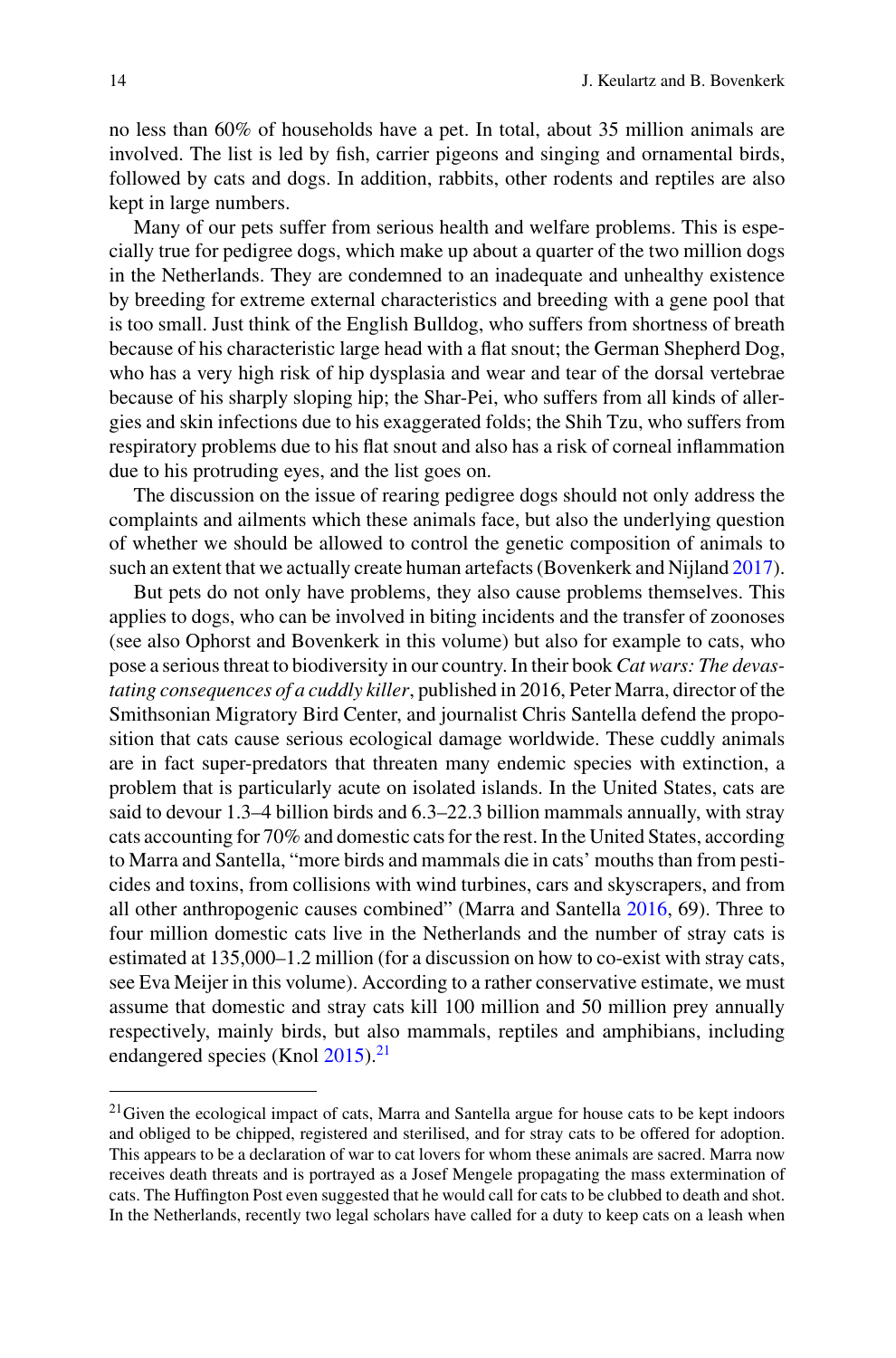## *1.3.8 The 'Liminalisation' of Wildlife*

One of the most important consequences of the scaling up and intensification of agriculture is the migration of many wild animals to villages and towns. One example is the oystercatcher, which had already gone through a transition from coastal bird to meadow bird and is now seeking refuge in the city, on the roof of hardware stores and schools. Another example of the migration to the built and inhabited world is the stone marten. The disappearance of small-scale agriculture is to blame for its relocation. Particularly because modern stables are no longer suitable as a place to rest and sleep, the stone marten has moved to villages and cities where, in addition to sufficient food, it can also find a warm shelter.

There are many other examples of wildlife advancing to urban areas. With many thousands of boars, Berlin has now been proclaimed the 'capital of the wild boar'. When it comes to foxes, London is undoubtedly the first city to qualify for such a title. In the Netherlands there is similarly a steady increase in city foxes and boar, and also city deer, just think of the fallow deer that roam in a number of coastal cities, such as Zandvoort.

As a result of the forced migration to urban areas due to a growing lack of space, more and more wild animals acquire the status of liminal animals (Donaldson and Kymlicka [2011\)](#page-22-5). Although liminal animals are our co-inhabitants, according to Donaldson and Kymlicka we should not treat them as fellow citizens, as we should do with domesticated animals. Since deportation (to the wilderness) or domestication (to farm or pet) are not real options for the majority of liminal animals, we must accept their presence; we must give liminal animals a certain right of residence and not treat them as pariahs and make their lives unnecessarily difficult or completely impossible. On the other hand, they are not entitled to full citizenship rights. We must exercise extreme restraint in our contacts with liminal animals; we must not feed them or make friendly relations with them. This only leads to conflicts of which the animals themselves are the victims. We must develop forms of co-existence in which the right of residence of liminal animals is protected but in which we can also combat the nuisance these animals may cause, for example by reducing populations through contraceptive methods, or by restricting access to buildings by means of fences and grids (see also Drenthen in this Volume).

## *1.3.9 The Struggle for Nature Between People*

As we hope to have made clear, the growing presence of animals in our midst raises many questions to which we often do not have the answer. How to deal with the

outside (Trouwborst and Somsen [2019\)](#page-24-3). This was also met with fierce criticism. As Eva Meijer convincingly argues in Chapter 16, stray cats have agency which should be taken into account. However, there is a clear tension with the agency of their prey animals and this tension at least should be the topic of public debate in our view.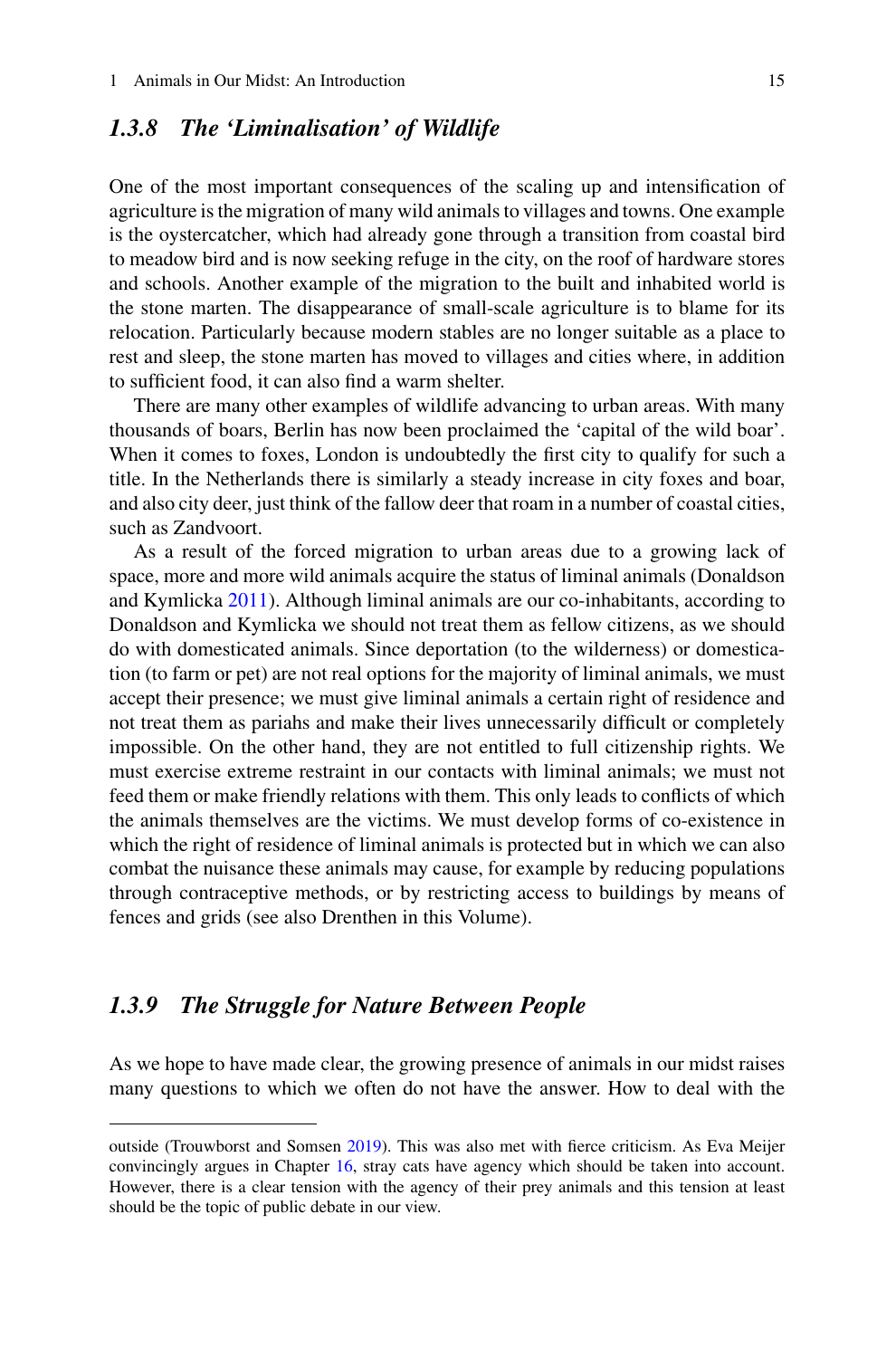environmental and welfare problems in the increasingly intensive livestock farming? What about the many millions of companion animals that inhabit our country? How to live together with wild animals such as geese and wild boar? Should we help the climate refugees among the animals through assisted migration? How do we treat foxes, peregrine falcons and other wild animals that are currently moving into our cities? How to deal with the many exotic species that come to us in large numbers through world trade and mass tourism? And what about the animals that are in danger of disappearing from our midst due to extinction? In short: how can we shape our relationships with all these different animals in a rapidly changing world in such a way that both animal welfare and species diversity are not further affected?

The answers to these questions vary strongly. The fight for the animals is mainly a battle between people, also between people who personally care about the animals and/or are professionally involved in the policy and management of animals. All too often animal protectionists are at odds with nature conservationists. But even between conservationists it is not always easy, as there are often fundamental differences.

Conflicts between animal protectionists and conservationists are mainly about the contrast between individualism and holism. Animal protectionists generally give priority to the welfare and rights of individual animals and tend to downplay the importance of species conservation and the prevention of biodiversity loss. Nature conservationists oppose this individualistic approach; they embrace a more holistic view in which individual organisms are seen as part of a larger whole, such as communities, species or ecosystems, and tend to subordinate animal welfare and rights to the importance of species conservation.

Conflicts between conservationists are mainly about the contrast between the separation and the interweaving of nature and culture. This contrast is central to the discord between the primitive and the pastoral representation of the ideal—Arcadian—landscape. While primitive Arcadia is inhabited by people who behave like wildebeests, all dangerous creatures (such as the lion and the snake) have been banished from pastoral Arcadia and the ideal animals (such as the cow and the bee) behave like dutiful and industrious citizens. Because both imaginations of the ideal landscape are at odds, there is a constant struggle between them, which, according to the British historian Schama [\(1995\)](#page-23-21), even extends into debates within nature conservation and the environmental movement, 'between the brighter and paler shades of green'.

This thesis also holds true for Dutch nature policy, which for decades has been torn between the pastoral and the primitive representation of the ideal landscape. The Dutch model of the pastoral imagination par excellence is formed by the preindustrial landscape of yesteryear, which can only be maintained by old agricultural techniques. The primitive imagination is not about maintaining patterns that have arisen in the course of the history of human habitation and exploitation, but about striving to keep natural processes as undisturbed as possible. To achieve this, human intervention must be kept to a minimum: 'hands off' is the motto. While the pastorals advocate an integration of culture and nature, the primitives are in favor of a strict separation between the two. In other words, the pastorals have a human-inclusive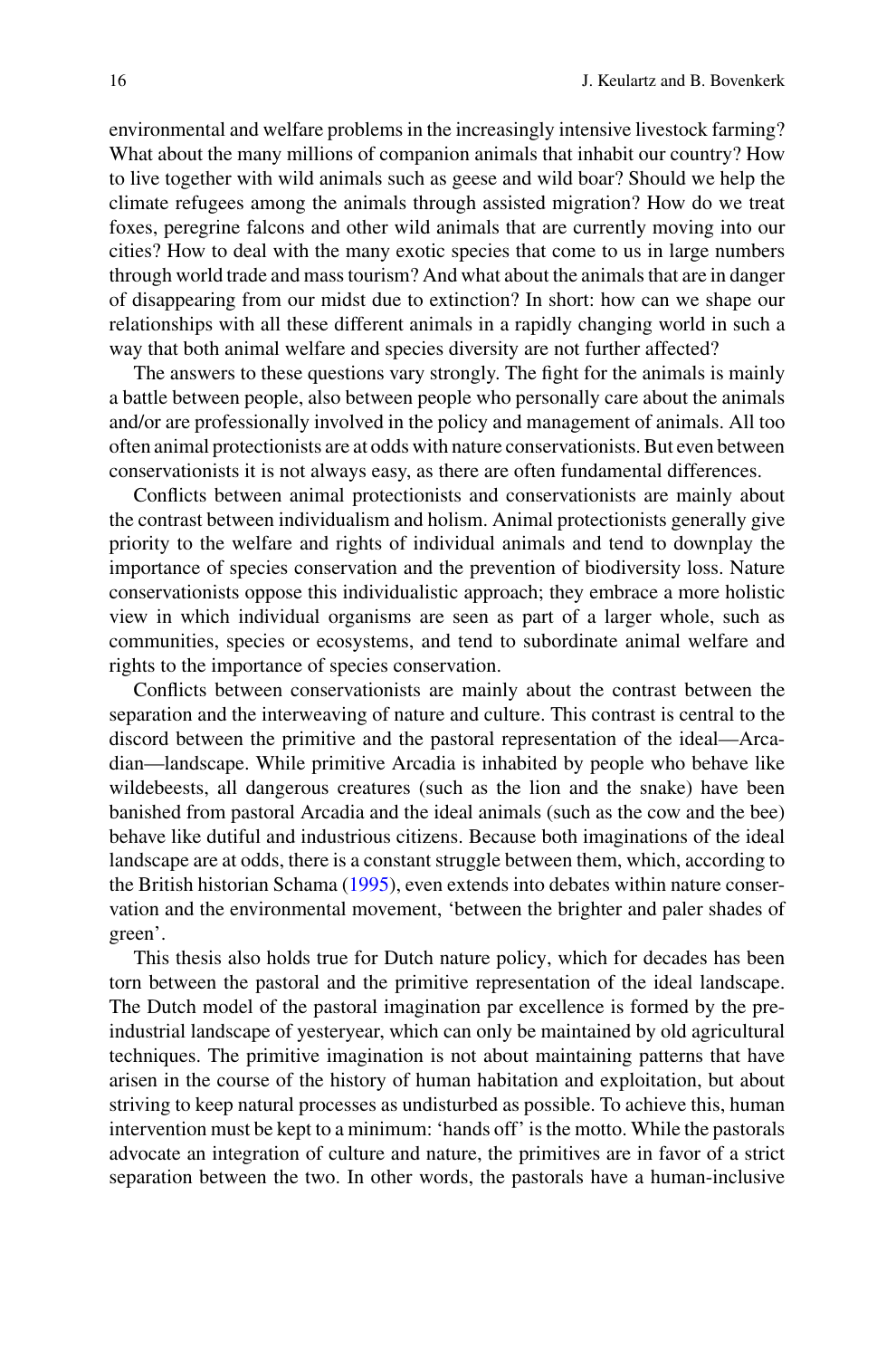vision of nature and cherish an interventionist management of nature, while the primitives have a human-exclusive vision and are explicitly non-interventionist.

The contrast between separation and integration also plays a role in the debate between the established, traditional conservationists and the so-called ecomodernists. The ecomodernists distance themselves from the doom and gloom of the old nature movement, which the Anthropocene sees exclusively as a potential ecological disaster. Instead, they welcome this era as a new step in the progress of mankind. In their view, man is not a pest species, as some traditional conservationists seem to think, but a 'God species'. The techno-phobia of the traditional nature movement is giving way to a pronounced techno-triumphalism among the ecomodernists. And ecomodernists see industry not so much as a culprit but rather as an ally (see Keulartz and Bovenkerk [2016\)](#page-23-22).

Whereas the traditional nature movement generally advocates nature-inclusive forms of agriculture, such as organic or ecological agriculture, ecomodernists want to 'decouple' man and nature and save space for nature by further intensifying agriculture. Here the contrast between separation and integration returns, in the form of the duo land sparing and land sharing.

#### **1.4 Overview of the Volume**

Besides the land sparing versus land sharing tension, a number of other tensions are thematised—implicitly or explicitly—in this book. Firstly, we find the aforementioned tension between our awareness of animal agency and the efforts of humans to curtail this agency. How can we do research into animals' agency if these animals are raised in conditions that impoverish their capacities for expressing their agency? How can we take animal agency seriously, while at the same time dealing with potential harmful expressions of this agency (such as in the case of stray cats)? Should we emphasize the differences or rather the similarities between humans and other animals?

Secondly, there is the aforementioned tension between those focussing on individual animals who tend to view all animals as domestic animals that we need to take care of and those focussing on wild animals, who tend to have a laissez-faire attitude. Do we allow wild zoo animals to exhibit behaviours that are not considered wild, but that do appear conducive to their welfare? How to deal with wild animals that due to climate change can only survive if they are fed by humans, such as polar bears, if this means they lose part of their wild status?

Thirdly, we find a tension between different responses to the Anthropocene, including the role of technology. Traditional conservationists call for a modest attitude towards other animals and nature. They emphasize the negative consequences of human actions and look for ways of righting the wrongs we have committed in the past. Ecomodernists on the other hand, welcome the Anthropocene as an opportunity to increase human welfare worldwide through careful governing and management of nature: because of modern technology, we no longer need to worry about planetary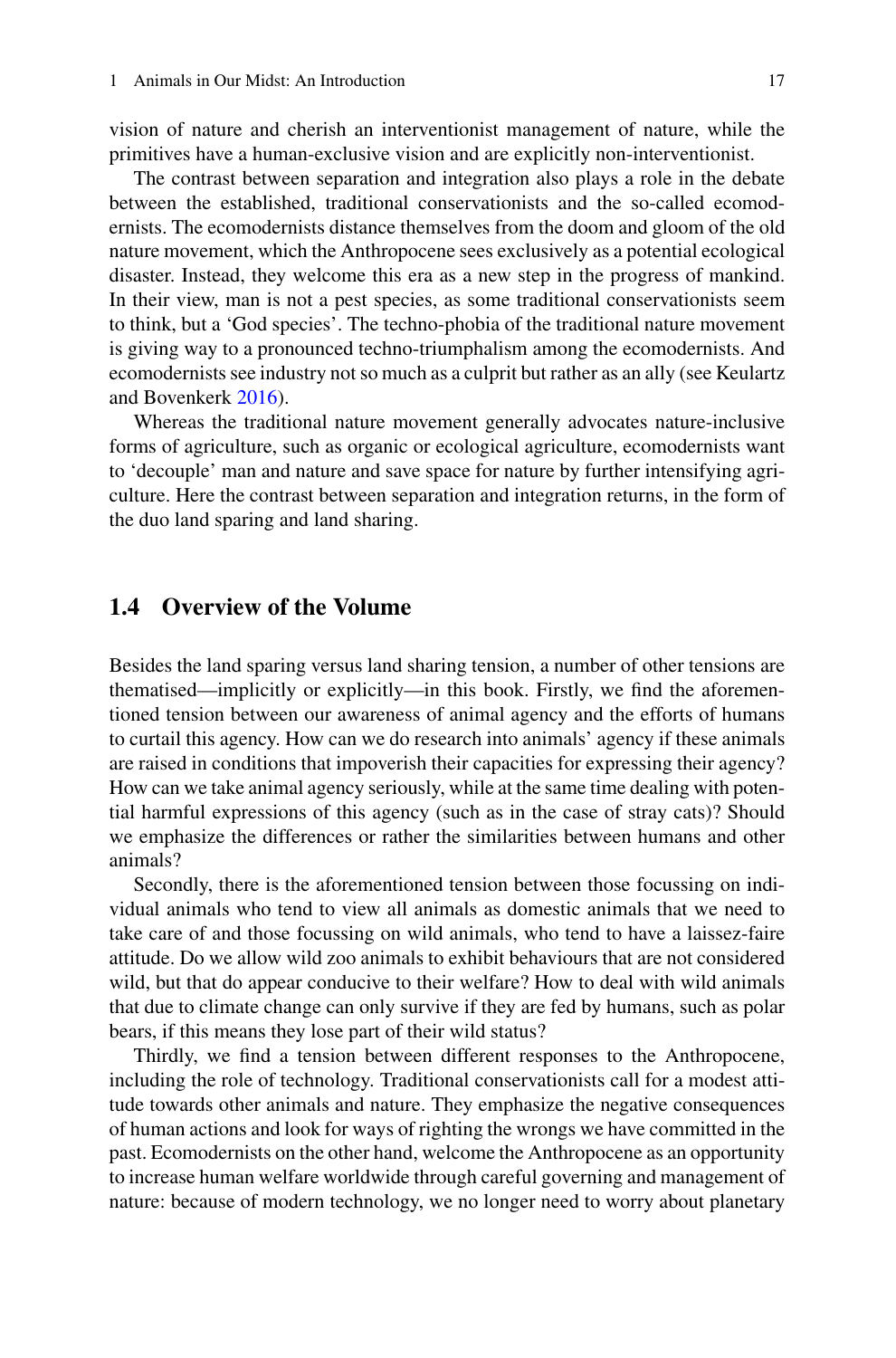boundaries, but can simply redesign Earth for our own benefit. With their exclusive focus on humans, ecomodernists may ignore animal agency. Some plead for intensification of agriculture, including livestock farming. However, because livestock farming is driven by efficiency, it increasingly upscales to ever larger facilities and becomes more technology dependent. Such circumstances increasingly limit animal agency. Other ecomodernists, however, such as Hidde Boersma in this volume, argue for a decrease in meat consumption and the development of cultured meat. Technology does not necessarily curtail animal agency, but could potentially be used to augment it as well. Is a middle road possible between technology-shy conservationists and technology optimistic ecomodernists, like Cor van der Weele argues?

This volume is divided into five parts, on the basis of different types of animal: animal agents, domesticated animals, urban animals, wild animals, and finally, animal artefacts. After this introduction we have included a second introduction, written by Hugh Jansman from a wildlife-ecological perspective. The purpose of this chapter is to give the reader some theoretical and empirical background to the conservation issues that form the backdrop of many of the chapters in this volume. Jansman argues, again taking the Netherlands as an example, that our conservation efforts should focus more on the level of viable ecosystems. He proposes a strategic plan to do so, which is called Cores, Corridors and Carnivores. This involves setting aside more space for nature and natural processes, including top-down forcing by apex consumers (in particular large predators) and finding a way of coexistence with our fellow creatures. He discussed the cases of red deer and wolves in the Netherlands by way of illustration and concludes with a vision of what the Netherlands could look like a hundred years from now.

#### *1.4.1 Part 1: Animal Agents*

The first part of this volume deals with the capacities of animals and what they mean for our treatment of them. Many discussions about animal welfare betray a limited understanding of animals. For example, only the way animals' lives are ended are regarded as problematic. This seems based on a narrow understanding of animal welfare as one of being free from pain, hunger and thirst. Meijer and Bovenkerk present a broader vision of animals as agents. In their chapter, they defend a relational approach to animal ethics, viewing other animals as subjects capable of co-shaping relations. Charlotte Blattner examines how animal agency is dealt with in the law and encounters deep-seated anthropocentric biases. The authors of both chapters call for new forms of research that take animal agency seriously. The following three chapters each deal with foundational issues in animal ethics that have an influence on how we regard animal agency. Nathan Kowalsky argues that the common strategy in animal ethics to base moral consideration on the similarities humans share with nonhuman animals is really a disguised form of anthropocentrism. He proposes an ethic of animal difference that does justice to animals' otherness without being imperialist. Jozef Keulartz analyses a problem that has been at the heart of animal ethics ever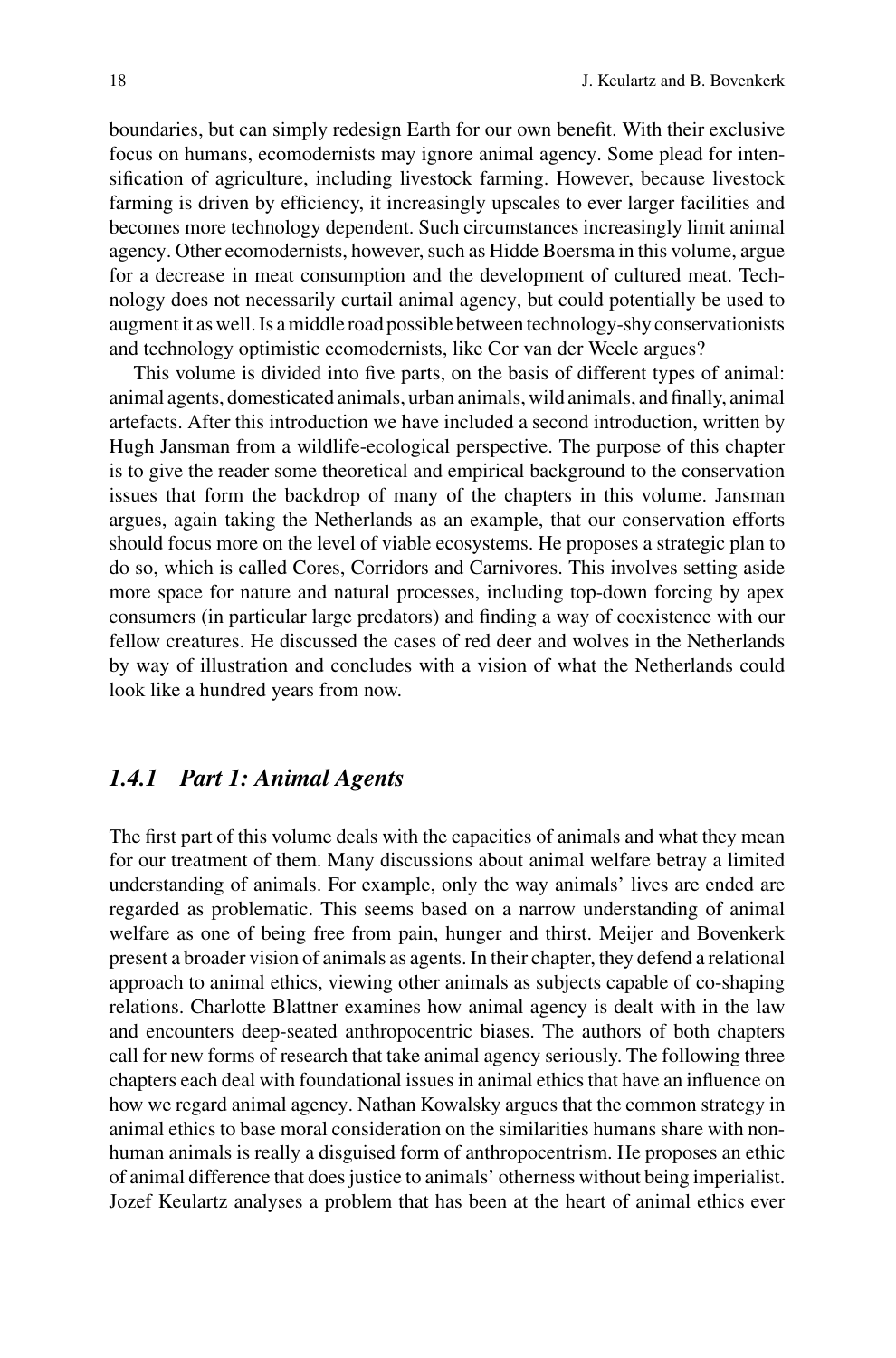since animal rights were proposed: the predation problem. If we take animal agency seriously, we should grant predators the opportunity to manage their own affairs and refrain from protecting prey animals against them. Perhaps counter-intuitively, he argues firstly, that if we want to take prey animals' agency seriously we should also allow predation and secondly, that this is only possible in the Anthropocene if we manage wild populations. The latter raises a tension for animal agency: conservation may necessitate keeping wild animals in zoos, but this could interfere with their wild animal agency. John Basl and Ronald Sandler revisit the central discussion in animal ethics about what entities should be attributed moral status. They defend the view that species partiality in consideration and treatment of animals is possible without the need to adopt a species-membership or human-privilege view on moral status. Finally, Michiel Korthals places the discussion about animal agency in a broader context. Focussing on the complexity of relationships between different living organisms he highlights the ways in which organisms select and value specific items in their network of living and non-living entities. In his comment to this part, Joost Leuven calls attention to the societal and moral urgency of more research into animal agency, in a human-dominated Anthropocene.

#### *1.4.2 Part 2: Domesticated Animals*

Part two focuses on domesticated animals. Intensive livestock farming in particular is greatly implicated in creating the Anthropocene, and current farming systems are organised in such a way that animals' agency is hardly taken into account, influencing the relationship between humans and farmed animals. Plant-based meat substitutes and in vitro meat and milk are increasingly pursued, but technological solutions to improve intensive farming systems are also sought. How can we reshape our relationship with the animals we have domesticated, be it for companion or for their products? Hidde Boersma sets the scene of this part by zooming in on the production and consumption of animal protein and its detrimental impact on the planet. He gives the reader insight into the ecomodernist mindset and proposes a diverse strategy: on the consumption side he argues for a move from beef to chicken and pork, a reduced consumption of meat and the consumption of lab grown meat. On the production side he argues for intensification of the production process through the closing of global yield gaps between the best and the worst performers and through the development of novel integrated indoor systems like agroparks. Drawing on a combination of ethnographic fieldwork and critical theoretical inquiry, Leonie Cornips and Louis van den Hengel examine how dairy cows, whose freedom is profoundly restricted by bars and fences, nevertheless enact social and linguistic agency. The chapter thereby reflects on the role of language in changing human-animal relationships. The third chapter in this section that focuses on the conditions of animal protein production is written by renowned agricultural and food ethics professor Paul Thompson. He calls on philosophers to not simply reject intensive livestock farming, but to engage with producers and scientists in order to improve animal welfare standards. Andrea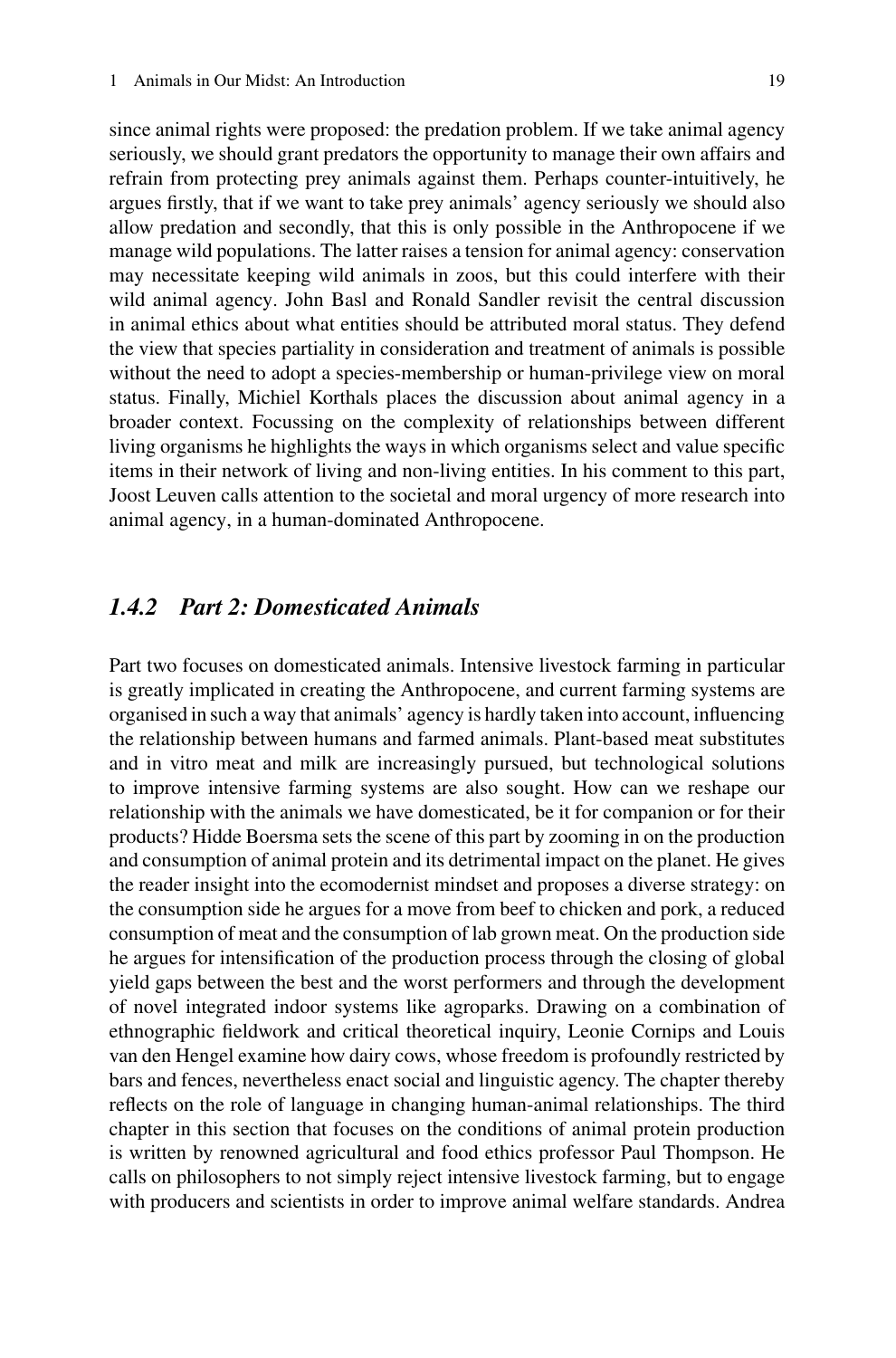De Paula Vieira and Raymond Anthony focus on a neglected topic in animal ethics: how to prepare for emergencies and disasters that not only affect humans, but also non-human animals? What happens to animals when disaster strikes? The authors present six ethical stewardship caretaking aims for emergency preparedness and response and a number of recommendations for reasonable decision-making the face of emergencies. The final chapter of this section, by Susan Ophorst and Bernice Bovenkerk deals with the quintessential companion animal: the dog. They point out several problems related to dog-keeping, such as aggression, zoonosis, health-and welfare problems due to exaggerated breeding standards. As dogs were domesticated so long ago these problems might be a precursor to problems other human-animal relationships may face in the Anthropocene. In their view, many of these problems can be traced back to one moment: the decision-moment of wannabe dog keepers. In his comment, Erno Eskens focuses on the opposition between animal rights defenders on the one hand and 'non-ideal animal ethicists' on the other. The latter are of the opinion that we can improve animal welfare gradually by appealing to standards of human decency. Eskens is rather sceptical of this position, because it might in fact move us in the opposite direction of an ideal situation. Yet, he acknowledges no-one has a clear vision of what such an ideal situation actually is.

## *1.4.3 Part 3: Urban Animals*

In part three urban animals are central. One of the most important consequences of upscaling and intensification of agriculture, in combination with management of wild animals, and habitat fragmentation is the colonization of urban areas by wild animals. So, although wildlife becomes extinct in many places, it magically appears in the midst of urban life—in zoos, nature parks, and popular culture. How can we defend ourselves against the nuisance these animals may cause while taking into account their interests and agency as well? Possible examples could be reducing out of control populations with birth control or limiting access to buildings with fences and screens. But how far are we allowed to go with these measures? What meaningful ways of cohabitation can we develop? Besides liminal animals, we find another category of urban animals: wild animals living in captivity, most notably in zoos. The justification of keeping animals in zoos is increasingly up for discussion and at the same time zoos are keeping up with the times by changing their raison d'être, their designs and management practices, focussing more on conservation and more closely mimicking natural habitats. Is it justified to take away animals' liberty? Are we allowed to 'sacrifice' the individual animal for the sake of its species? How can zoos take into account animals' agency better? In her chapter, Eva Meijer narrates the story the Amsterdam Stray Cat Foundation, who in their practices and views they challenge common assumptions about cat subjectivity and agency, the cats' right to a habitat and social relations, as well as the idea that there is a strict difference between cats and humans. Joachim Nieuwland and Franck Meijboom deal with liminal animals that are even less wanted in cities: rats. They consider the question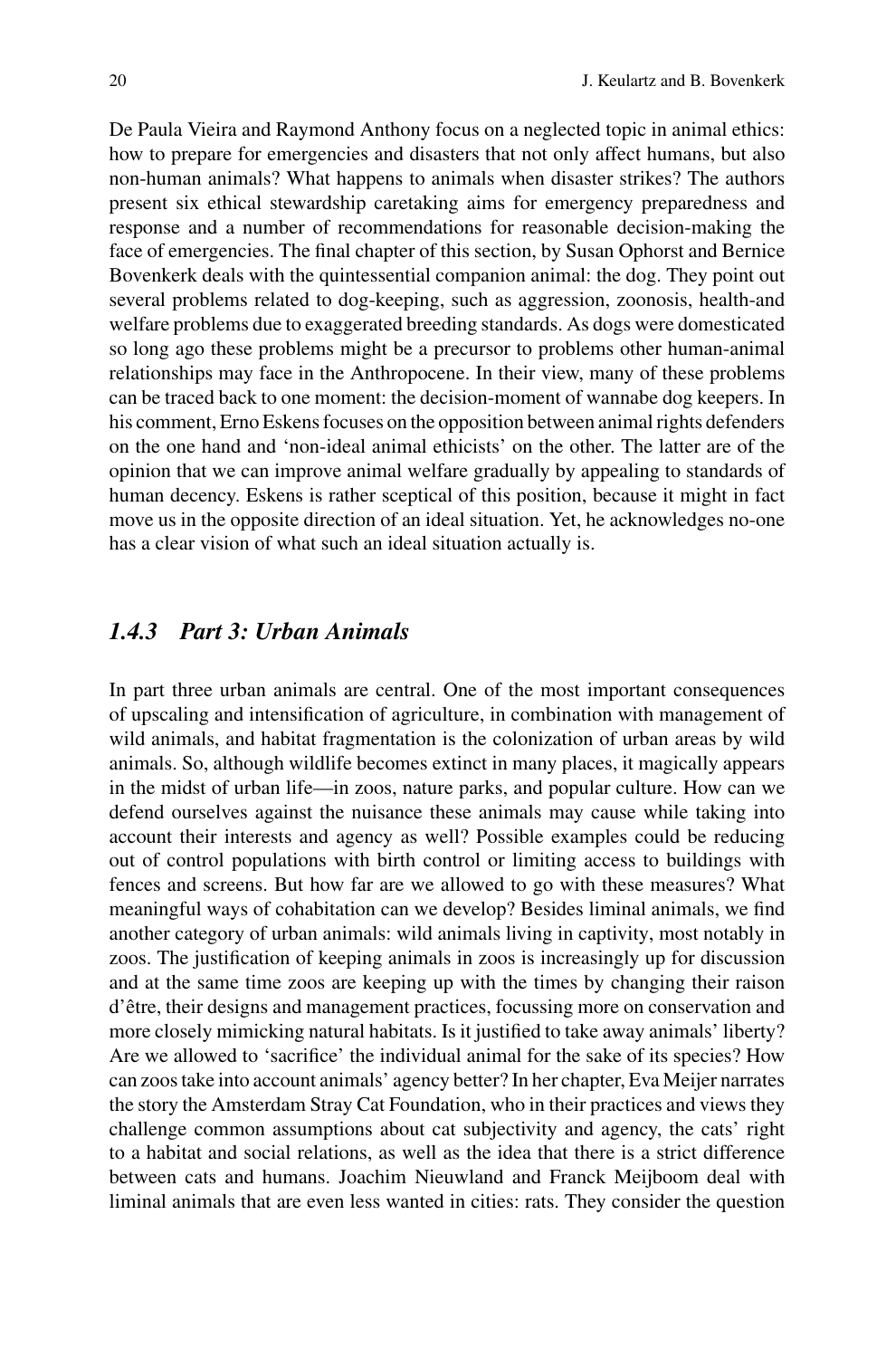in what way the aversion people feel towards rats affects moral deliberation about pest management and about animal political theory in general. Next, we turn to zoos. Yulia Kisora and Clemens Driessen examine narratives about two orangutans in zoos: Jinga, who has become famous on Youtube for laughing at a magic trick, and Jacky, whose video where he plays 'catch the banana' with a zoo visitor has gone viral on Youtube as well. Their interpretation of the comments underneath the videos shows that such virtual interactions between humans and zoo animals can serve to cast doubt on the division between the human and the animal. It also shows the ethical potential of these interactions to either reinforce or question common practices of dealing with wild animals. Animal welfare specialists Sabrina Brando and Elizabeth Herrelko in their chapter give the reader a look behind the scenes of zoos and ask the question what role zoos can play in connecting people with nature. They discuss a number of dilemmas that modern zoos face. For example: how to give zoo animals sufficient choice and control over their environment and activities? How to deal with animals who choose to engage in behaviour that does contribute to their welfare, but that appears to undermine their wild status? And how can we make sure that the conservation message still comes across even if zoo animals are perceived as less wild? In her comment to this section, Lauren van Patter ponders the challenges different types of animals face due to urbanisation. Asking how animals can make a living within the city is both a spatial question, involving human judgments about who belongs where, who is wanted and who is a pest, and an ethical question about what rights animals have to the city.

## *1.4.4 Part 4: Wild Animals*

Part four deals with our relationship to wild animals. Habitat fragmentation, urban sprawl and species invasions resulting from globalisation have curtailed animals' freedom of movement, but at the same time our interactions with 'wild' animals have become more numerous. Many people rejoice about the return of wild animals such as the wolf and sea eagle, while having doubts about how to co-exist with these animals. Modern (bio) technologies are employed to deal with species loss and to enable coexistence with animals, raising moral questions. We can discern two opposing trends: On the one hand, nature conservation efforts, intensification of agriculture—leading to an exodus out of rural areas—and global traffic, trade and tourism—bringing in exotic species—have led to a comeback and proliferation of wild animals in Europe and North-America. On the other hand, we are witnessing the sixth mass extinction of species. How can we help wild animals to cope with challenges posed by the Anthropocene: climate change, habitat loss, and biodiversity loss? How can we adapt animals and their lifeworld in a responsible manner so that they can survive in a world dominated by humans? Should we engage in assisted migration or intervening in wild populations by supplementary feeding or giving veterinary care? The latter question is addressed by well-known animal ethicist Clare Palmer, who looks into the plight of polar bears. How should we respond to the suffering of individual polar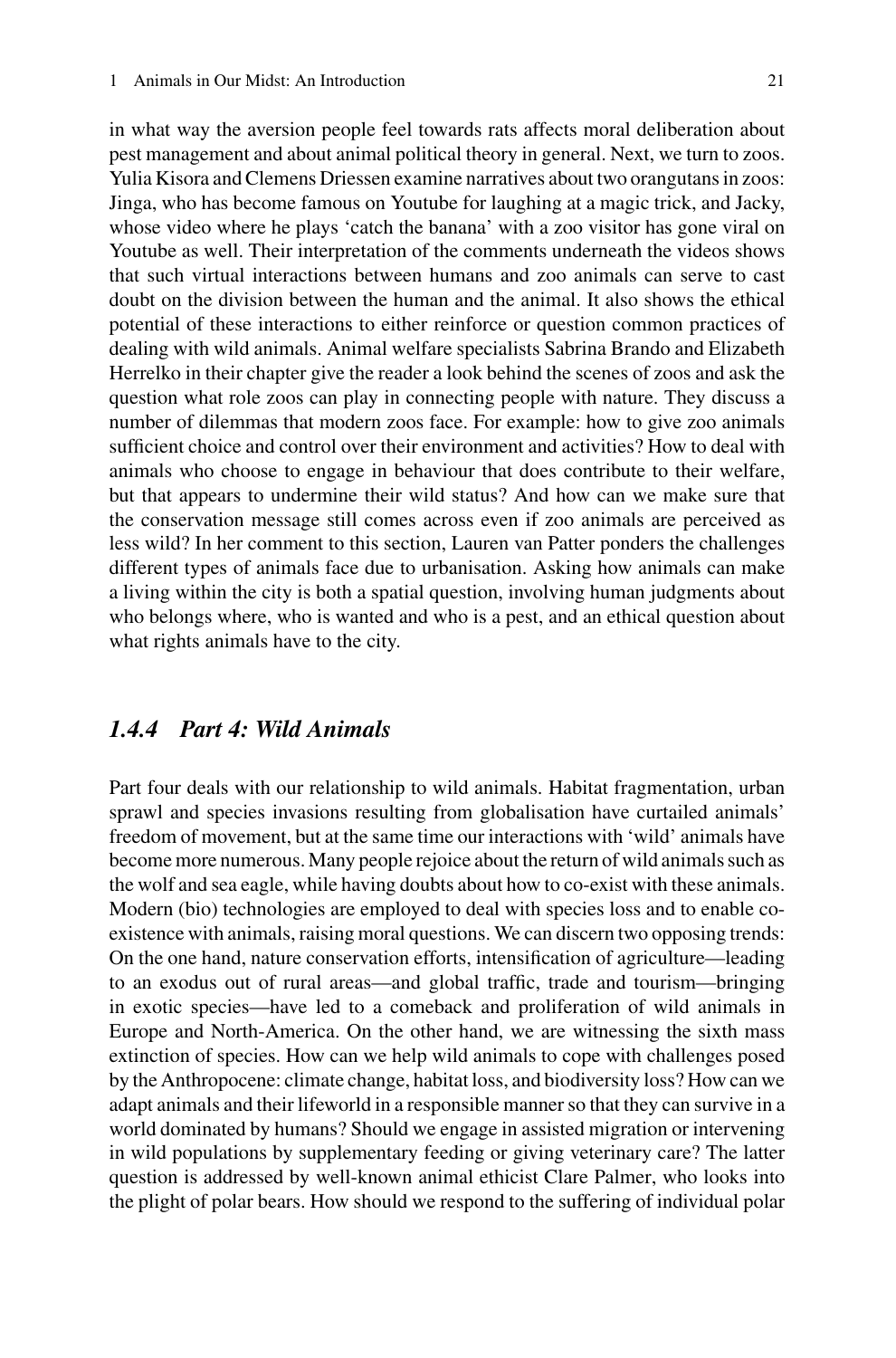bears due to the effects of climate change? Would aid to the bears result in park-like management of some bear populations and the associated loss of wildness? Ned Hettinger in his chapter defends the preference for native species against criticism of being, amongst others, incoherent and xenophobic. What are the implications of such a preference for non-native, sentient animals? Both Martin Drenthen and Mateusz Tokarski in their chapters discuss the recolonisation and repopulation of wild animals, in particular wolves, into humanized cultural landscapes. What does such recolonisation mean and how can we learn to co-exist with these animals? Drenthen, drawing on Donaldson and Kymlicka, argues that we should regard wolves as sovereign beings belonging to a sovereign community. In his view, fences should be regarded as communicative devices that help parallel sovereignties arrive at a common understanding. Tokarski suggests that environmental philosophy can offer consolation for the discomfort that we will undoubtedly experience as a result of coexistence with wild and sometimes dangerous animals. Finally, veterinarian, legal scholar, ethicist and former hunter Charles Foster examines intuitions about the human enjoyment of killing and eating animals, from a philosophical but primarily from a personal perspective. This chapter has a different character than the other chapters, as it builds not on academic arguments, but rather on anecdotal knowledge. Hereby it aims to give the reader an experiential account of what goes on in the mind of a (former) hunter. Commentator Sjaak Swart recounts the broad range of implications of the Anthropocene for wild animals. As the cases in this section show, for some animals Anthropocene conditions are threatening, while for others they may be favourable. Can the traditional view in animal and environmental ethics that we should leave wild animals alone as much as possible be upheld when wild animals are increasingly affected by our actions? Moreover, can the categories of wild versus domesticated animals be maintained with the increasing presence of wild animals in 'human' cultural landscapes?

## *1.4.5 Part 5: Animal Artefacts*

The final part focuses on 'animal artefacts': animals whose genetic make-up is changed by humans, raising the question of whether they are at least in part human artefact. Different responses are possible to the mass extinction of species we are facing in the Anthropocene. While conservationists may focus on saving species from extinction, ecomodernists want to call in the aid of technology, for example by engaging in resurrection ecology. Bringing back extinct species with the aid of technologies, such as gene drives, raises a host of moral and philosophical questions about for example dealing with risks, about human control, and about our view of nature. What would be the moral status of such 'animal artefacts'? Of course, biotechnologies are employed in other areas as well, such as reproductive technologies in livestock, and cloning in equestrian sports. How does the employment of such technologies impact human-animal relationships? Are biotechnological interventions in animal genomes instances of animal enhancement or rather animal disenhancement?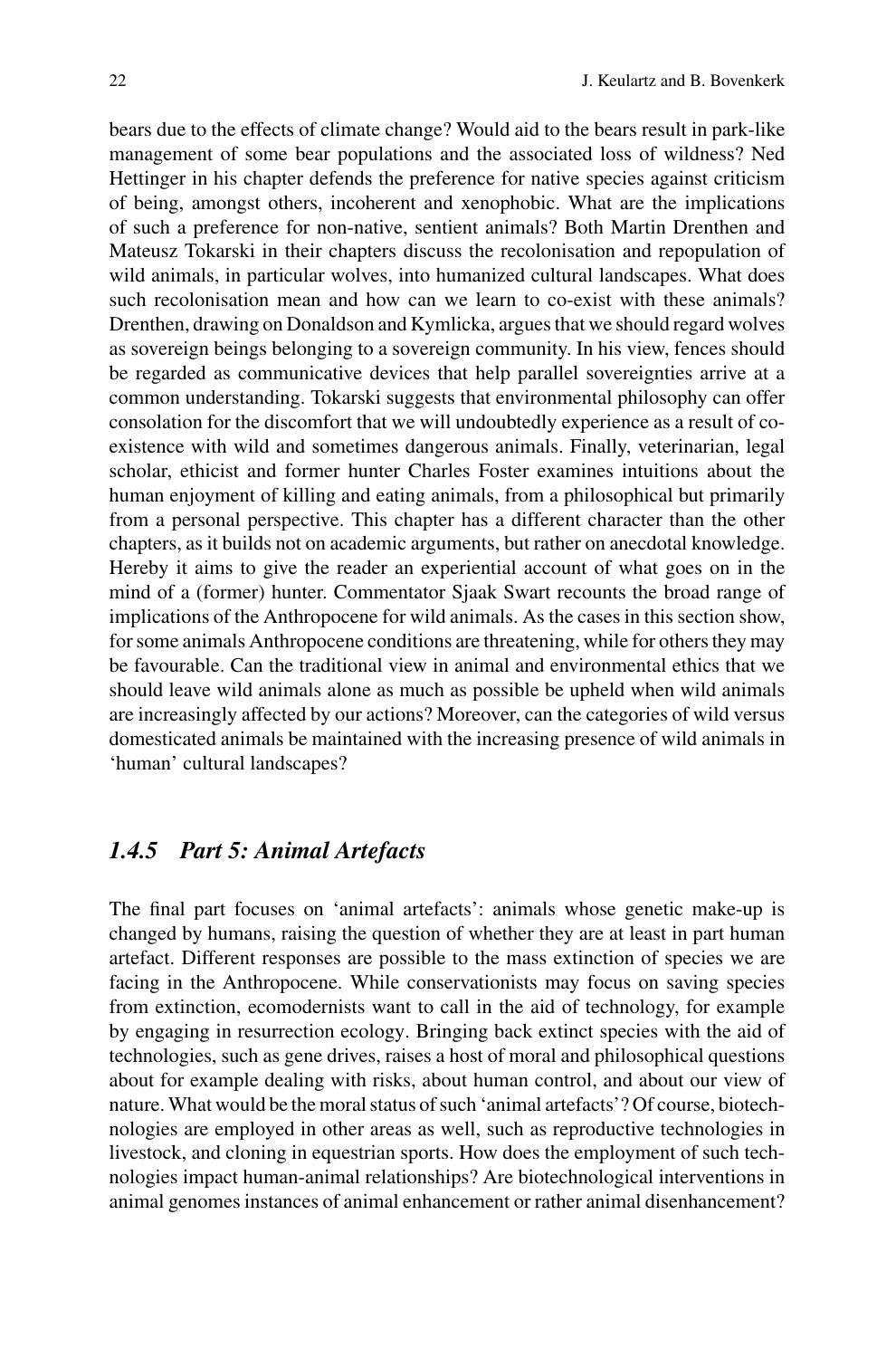Christopher Preston, author of *The Synthetic Age*, takes another look at the concept of agency, albeit on the level of the genome. Focussing on the technologies of gene sequencing, gene synthesis, and genome editing, that make possible practices such as gene drives and de-extinction, Preston critically examines the promises that such technologies hold in store for us. He argues that 'speculative ethics' around these technologies overlook their problems, caused by reductive and non-relational thinking and by a neglect of non-human agency. Jennifer Welchmann takes a closer look at the practice of de-extinction, illustrated by the case of the Heath Hen. Can it be coherently argued that we owe it to species we have driven to extinction to bring them back? Adam Shriver revisits a number of famous thought experiments around genetic modification of animals, such as the football bird, blind chickens, and painless pigs, in order to critique the way in which the concepts of enhancement and disenhancement have been demarcated. He defends a welfarist definition of disenhancement, which implies that some cases that are often regarded as disenhancement, such as painless livestock, should instead be regarded as enhancement. In her chapter, Cor van der Weele comes back to the opposition between techno optimists, such as ecomodernists, and techno sceptics, or in the words of an influential book by Charles Mann: the wizards and the prophets. Illustrating her argument with the case of cultured meat, she aims to break through this opposition and to find constructive ways of dealing with dualisms and ambivalence. Ecomodernism is also the red thread of Henk van den Belt's comment. Each of the technological practices discussed in this section forms an instance of rewriting the biosphere and engages one way or another with the techno-optimism of ecomodernists.

#### **References**

- <span id="page-22-0"></span>Bekoff, M., and J. Pierce. 2009. *Wild justice: The moral lives of animals*. Chicago: University of Chicago Press.
- <span id="page-22-4"></span>Bovenkerk, B. 2016. Animal captivity: Justifications for animal captivity in the context of domestication. In*Animal ethics in the age of humans. Blurring boundaries in human-animal relationships*, ed. B. Bovenkerk and J. Keulartz, 151–171. Dordrecht: Springer.
- <span id="page-22-3"></span>Bovenkerk, B., and J. Keulartz (eds.). 2016. *Animal ethics in the age of humans: Blurring boundaries in human-animal relationships*. Dordrecht: Springer.
- <span id="page-22-8"></span>Bovenkerk, B., and H. Nijland. 2017. The pedigree dog breeding debate in ethics and practice: Beyond welfare arguments. *Journal of Agricultural and Environmental Ethics* 30 (3): 387–412.
- <span id="page-22-1"></span>Brosnan, S.F., and F. de Waal. 2012. Fairness in animals: Where to from here? *Social Justice Research* 25 (3): 336–351.
- <span id="page-22-6"></span>Ceballos, G., P. Ehrlich, and R. Dirzo. 2017. Biological annihilation via the ongoing sixth mass extinction signaled by vertebrate population losses and declines. Proceedings of the National Academy of Sciences (Early Edition).
- <span id="page-22-2"></span>De Waal, F. 2016. *Are we smart enough to know how smart animals are?*. New York: W.W. Norton & Company.
- <span id="page-22-7"></span>Dirzo, R., H. Young, M. Galetti, G. Ceballos, N. Isaac, and B. Collen. 2014. Defaunation in the Anthropocene. *Science* 345 (6195), 401–406.
- <span id="page-22-5"></span>Donaldson, S., and W. Kymlicka. 2011. Zoopolis: A political theory of animal rights. Oxford: Oxford University Press.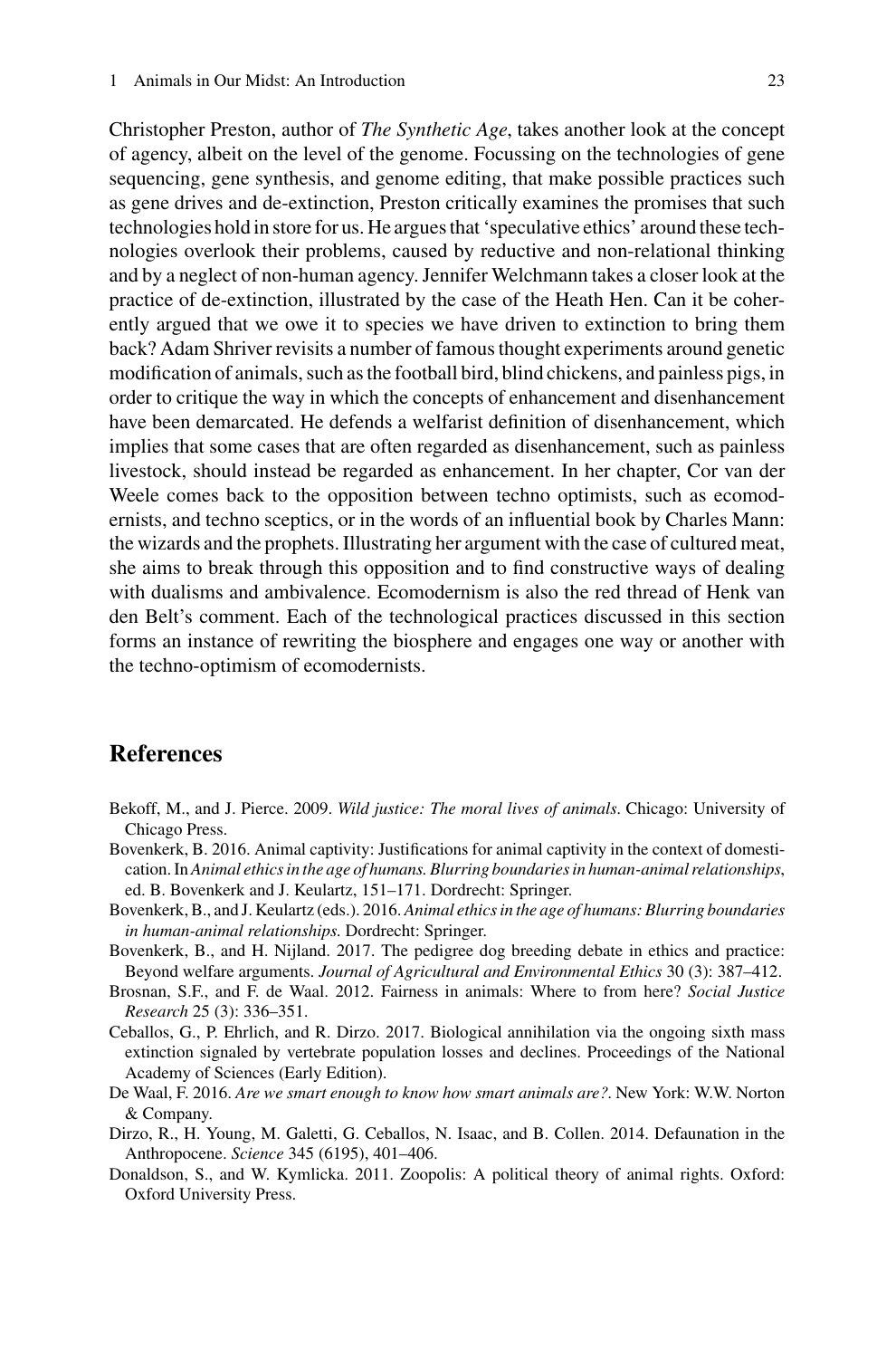- <span id="page-23-12"></span>Donaldson, S. and W. Kymlicka. 2016. Comment: Between wild and domesticated: Rethinking categories and boundaries in response to animal agency. In *Animal Ethics in the age of humans: Blurring boundaries in human-animal relationships*, eds. B. Bovenkerk and J. Keulartz, 225–239. Dordrecht: Springer.
- <span id="page-23-6"></span>Gruen, L. 2011. *Ethics and animals: An introduction*. Cambridge: Cambridge University Press.
- <span id="page-23-2"></span>Irvine, L. 2004. *If you tame me: Understanding our connection with animals*. Philadelphia: Temple University Press.
- <span id="page-23-22"></span>Keulartz, J., and B. Bovenkerk. 2016. Changing relationships with non-human animals in the Anthropocene—An introduction. In *Animal Ethics in the Age of Humans,* ed. B. Bovenkerk and J. Keulartz, 151–171. Dordrecht: Springer.
- <span id="page-23-20"></span>Knol, W. 2015. Verwilderde huiskatten: effecten op de natuur in Nederland. Koninklijke Nederlandse Jagersvereniging, Amersfoort. Intern rapport nummer 15-01.
- <span id="page-23-15"></span>Larson, B.M.H., and S. Barr 2016. The flights of the monarch butterfly: Between. In *Situ and Ex Situ Conservation. In Animal Ethics in the Age of Humans,* ed. B. Bovenkerk and J. Keulartz, 355–368. Dordrecht: Springer.
- <span id="page-23-14"></span>Leuven, R. 2017. *Over grenzen van soorten. Inaugurale rede*. Nijmegen: Radboud Universiteit.
- <span id="page-23-13"></span>Linnell, J.D.C., and B. Cretois. 2018. Research for AGRI committee—The revival of wolves and other large predators and its impact on farmers and their livelihood in rural regions of Europe. European Parliament, Policy Department for Structural and Cohesion Policies, Brussels.
- <span id="page-23-5"></span>Lurz, R.W. (ed.). 2009. *The philosophy of animal minds*. Cambridge: Cambridge University Press.
- <span id="page-23-1"></span>Manfredo, M.J., E.G. Urquiza-Haas, A.W. Don Carlos, J.T. Bruskotter, and A.M. Dietsch. 2019. How anthropomorphism is changing the social context of modern wildlife Conservation. *Biological Conservation*. [https://doi.org/10.1016/j.biocon.2019.108297.](https://doi.org/10.1016/j.biocon.2019.108297)
- <span id="page-23-19"></span>Marra, P., and C. Santella. 2016. *Cat wars: The devastating consequences of a cuddly killer*. Princeton: Princeton University Press.
- <span id="page-23-3"></span>Meijer, E. 2019. *When animals speak: Toward an interspecies democracy*. New York: New York University Press.
- <span id="page-23-4"></span>O'Neill, J.S., and M.H. Hastings. 2007. Animal cognition: Multimodal tactics of Orangutan communication. *Current Biology* 17 (17): 762–764.
- <span id="page-23-0"></span>Oreshkova, N., R.J. Molenaar, S. Vreman, F. Harders, B.B. Oude Munnink, R.W. Hakze-van der Honing, N. Gerhards et al. 2020. SARS-CoV-2 infection in farmed minks, the Netherlands, April and May 2020. *Eurosurveillance* 25 (23).
- <span id="page-23-11"></span>Regan, T. 1983. *The case for animal rights*. Berkeley: University of California Press.
- <span id="page-23-8"></span>Rolston III, H. 2012. *A new environmental ethics: The next millennium for life on earth*. New York: Routledge.
- <span id="page-23-16"></span>Sandom, C., S. Faurby, B. Sandel, and J.-C. Svenning. 2014. Global late quaternary megafauna extinctions linked to humans, not climate change. *Proceedings of the Royal Society B* 281: 20133254.
- <span id="page-23-21"></span>Schama, S. 1995. *Landscape and memory*. London: HarperCollins Publishers.
- <span id="page-23-10"></span>Singer, P. 1975. *Animal liberation: A new ethics for our treatment of animals*. New York: New York Review.
- <span id="page-23-7"></span>Špinka, M., and F. Wemelsfelder. 2011. Environmental challenge and animal agency. In *Animal Welfare*, ed. M.C. Appleby, I.A.S. Olsson, and F. Galindo, 27–44. Wallingford, UK: CAB International.
- <span id="page-23-18"></span>Svenning, J.-C., P. Pedersen, C.J. Donlan, R. Ejrnaes, S. Faurby, M. Galetti, et al. 2016. Science for a wilder Anthropocene: Synthesis and future direction for rewilding research. *Proceedings of the National Academy of Sciences* 113 (4): 898–906.
- <span id="page-23-17"></span>Terborgh, J., R.D. Holt, and J.A. Estes. 2010. Trophic cascades: What they are, how they work, and why they matter. In *Trophic cascades: Predators, prey, and the changing dynamics of nature*, ed. J. Terborgh and J.A. Estes, 1–18. Washington, DC: Island Press.
- <span id="page-23-9"></span>Tønnessen, M., K. Armstrong Oma, and S. Rattasepp (eds.). 2016. *Thinking about animals in the age of the Anthropocene*. Lanham: Lexington Books.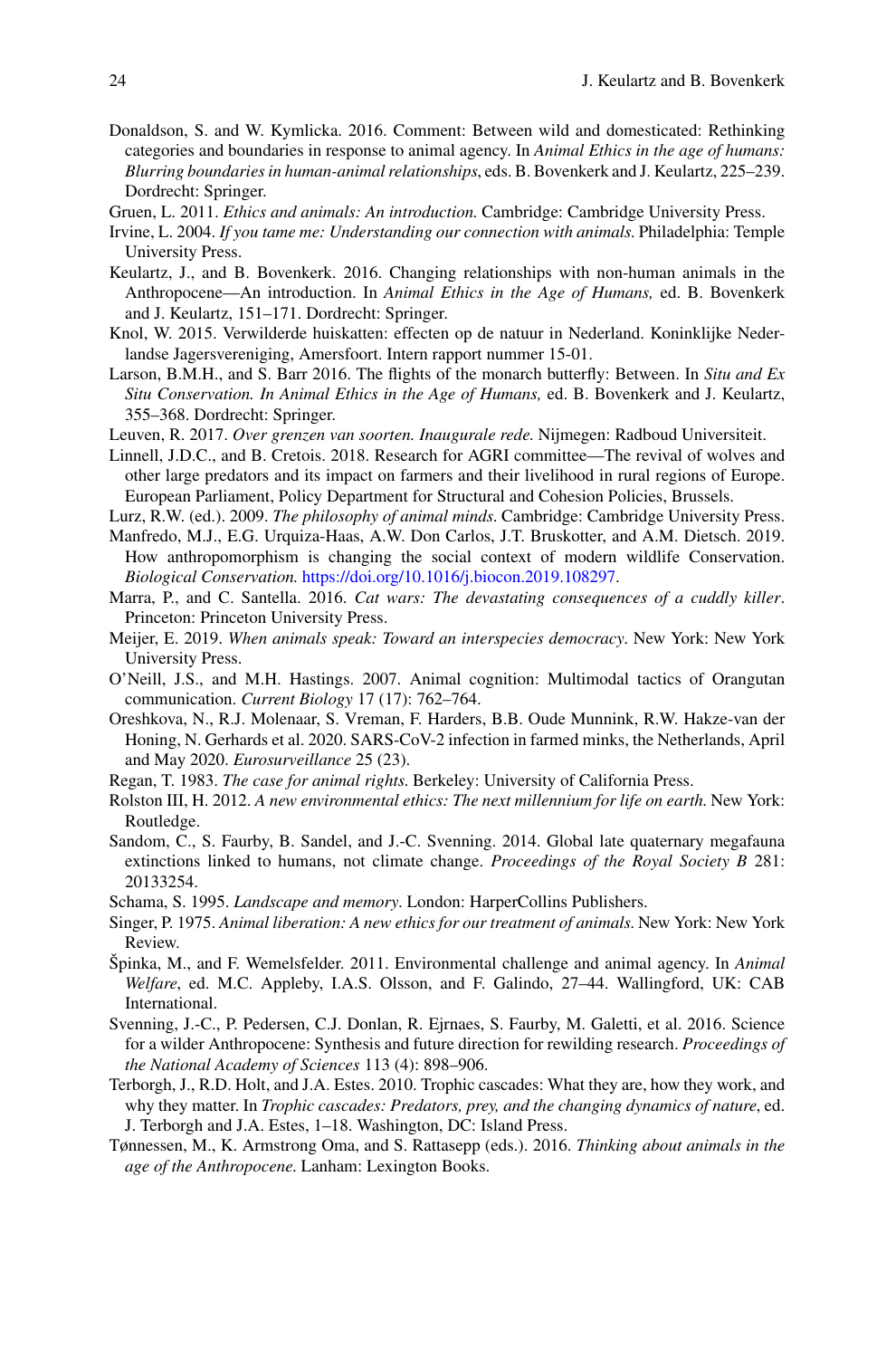- <span id="page-24-1"></span>Torres, A., J.A.G. Jaeger, and J.C. Alonso. 2016. Assessing largescale wildlife responses to human infrastructure development. *Proceedings of the National Academy of Sciences* 113 (30): 8472– 8477.
- <span id="page-24-3"></span>Trouwborst, A., and H. Somsen. 2019. Domestic cats (Felis catus) and European nature conservation law—Applying the EU Birds and Habitats Directives to a significant but neglected threat to wildlife. *Journal of Environmental Law*, 1–25.
- <span id="page-24-0"></span>Wasserman, E.A., and T.R. Zentall. 2012. *Comparative cognition: Experimental explorations of animal intelligence*. Oxford: Oxford University Press.
- <span id="page-24-2"></span>Wolverton, S. 2010. The North American Pleistocene overkill hypothesis and the re-wilding debate. *Diversity and Distribution* 16: 874–876.

#### *Websites (All Retrieved April 8, 2020)*

[https://www.nrc.nl/nieuws/2020/02/07/het-spoor-van-corona-leidt-naar-een-gestreste-vleermuis](https://www.nrc.nl/nieuws/2020/02/07/het-spoor-van-corona-leidt-naar-een-gestreste-vleermuis-a3989708)a3989708.

[https://www.theguardian.com/world/2020/apr/06/bronx-zoo-tiger-tests-positive-for-coronavirus.](https://www.theguardian.com/world/2020/apr/06/bronx-zoo-tiger-tests-positive-for-coronavirus) [https://www.ad.nl/binnenland/viroloog-nederland-is-vol-met-gastheren-die-een-virus-over-kun](https://www.ad.nl/binnenland/viroloog-nederland-is-vol-met-gastheren-die-een-virus-over-kunnen-dragen-br%7eafbc59f5/) nen-dragen-br~afbc59f5/.

[https://aeon.co/essays/we-cant-stand-by-as-animals-suffer-and-die-in-their-billions.](https://aeon.co/essays/we-cant-stand-by-as-animals-suffer-and-die-in-their-billions)

[https://www.vox.com/world/2020/1/8/21051756/australia-fires-climate-change-coal-politics.](https://www.vox.com/world/2020/1/8/21051756/australia-fires-climate-change-coal-politics) [https://newclimate.org/wp-content/uploads/2019/12/CCPI-2020-Results\\_Web\\_Version.pdf.](https://newclimate.org/wp-content/uploads/2019/12/CCPI-2020-Results_Web_Version.pdf)

- [https://wildlife.org/survey-shows-u-s-citizens-increasingly-humanize-animals/?fbclid=IwAR30](https://wildlife.org/survey-shows-u-s-citizens-increasingly-humanize-animals/%3ffbclid%e2%80%89%3d%e2%80%89IwAR30Dxvy7q-B5Q_cxGrh9j-1eINgQWML4hLO9DjYKl7e3YwYui6H40qP69E) Dxvy7q-B5Q\_cxGrh9j-1eINgQWML4hLO9DjYKl7e3YwYui6H40qP69E.
- [https://www.homesluxury.net/goose-kept-pecking-cop-until-he-decided-to-follow-her-she-lead](https://www.homesluxury.net/goose-kept-pecking-cop-until-he-decided-to-follow-her-she-lead-him-to-her-trapped-baby/%3ffbclid%e2%80%89%3d%e2%80%89IwAR0ofz3B7OINuAezBAhzQKIe3sRXx3Zjran513N08rPI57Pvydxx4g31f-0)him-to-her-trapped-baby/?fbclid=IwAR0ofz3B7OINuAezBAhzQKIe3sRXx3Zjran513N08rP I57Pvydxx4g31f-0.

[https://reviverestore.org/projects/woolly-mammoth/.](https://reviverestore.org/projects/woolly-mammoth/)

- [https://cdn.i-pulse.nl/autoriteitdiergeneesmiddelen/userfiles/sda%20jaarrapporten%20ab-gebruik/](https://cdn.i-pulse.nl/autoriteitdiergeneesmiddelen/userfiles/sda%20jaarrapporten%20ab-gebruik/AB-rapport%202018/sda-rapportage-2018-def-err.pdf) AB-rapport%202018/sda-rapportage-2018-def-err.pdf.
- [https://www.ema.europa.eu/en/veterinary-regulatory/overview/antimicrobial-resistance/european](https://www.ema.europa.eu/en/veterinary-regulatory/overview/antimicrobial-resistance/european-surveillance-veterinary-antimicrobial-consumption-esvac)surveillance-veterinary-antimicrobial-consumption-esvac.

**Jozef Keulartz** is Emeritus Professor of Environmental Philosophy at the Radboud University Nijmegen, and senior researcher Applied Philosophy at Wageningen University and Research Centre. He has published extensively in different areas of science and technology studies, social and political philosophy, bioethics, environmental ethics and nature policy. His books include Die verkehrte Welt des Jürgen Habermas [The Topsy-Turvy World of Jürgen Habermas, Junius, 1995] and Struggle for Nature—A Critique of Radical Ecology (Routledge, 1998). He is coeditor of Pragmatist Ethics for a Technological Culture (Kluwer, 2002), Legitimacy in European Nature Conservation Policy (Springer, 2008), New Visions of Nature (Springer, 2009), Environmental Aesthetics. Crossing Divides and Breaking Ground (Fordham University Press, 2014), Old World and New World Perspectives in Environmental Philosophy (Springer, 2014), and Animal Ethics in the Age of Humans (Springer, 2016).

**Bernice Bovenkerk** is associate professor of philosophy at Wageningen University, the Netherlands. Her research and teaching deals with issues in animal and environmental ethics, the ethics of climate change, and political philosophy. Current topics are animal agency, the moral status of animals and other natural entities, with a particular focus on fish and insects, the ethics of